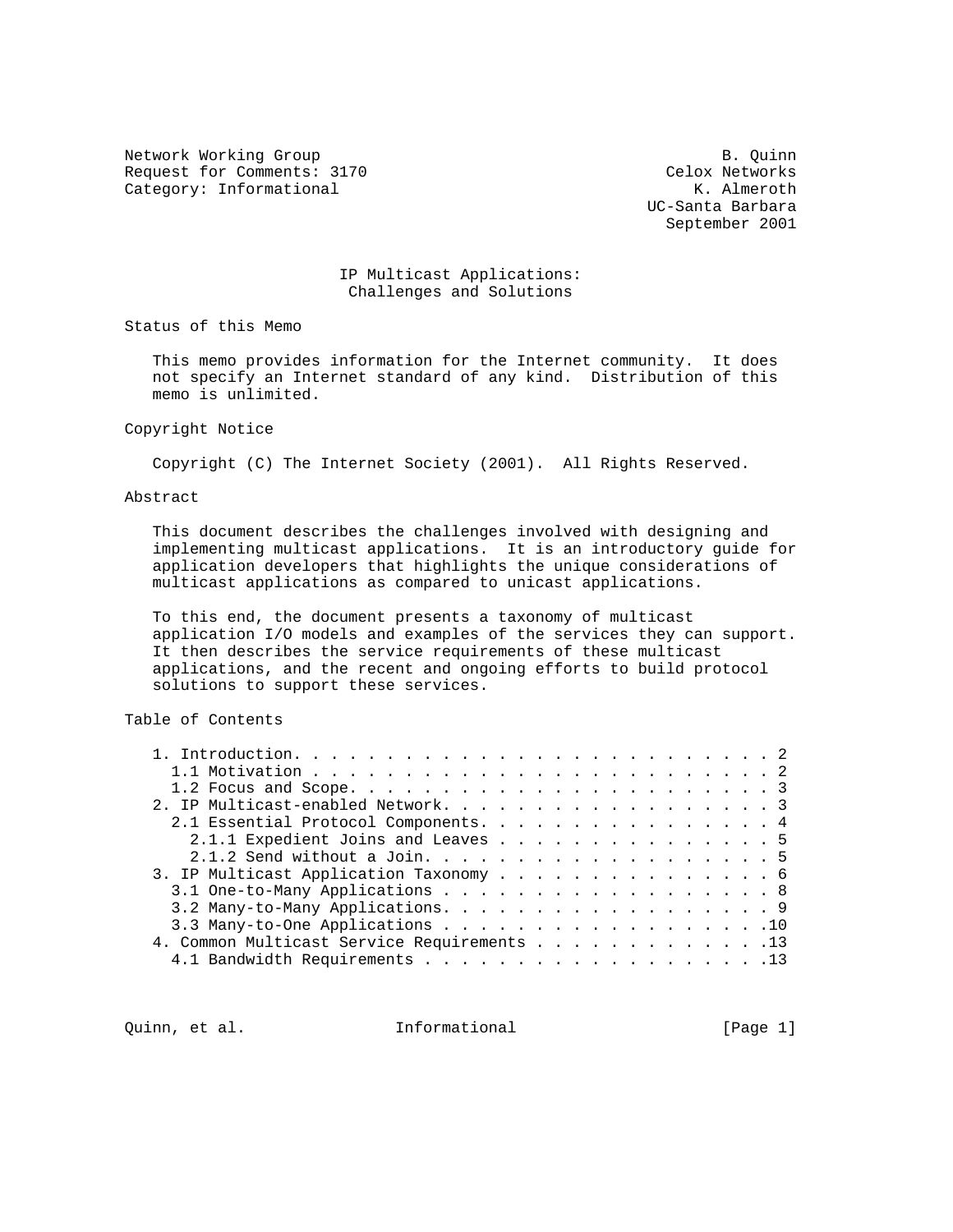| 5. Unique Multicast Service Requirements 14 |  |  |  |  |  |  |
|---------------------------------------------|--|--|--|--|--|--|
|                                             |  |  |  |  |  |  |
|                                             |  |  |  |  |  |  |
| 5.3 Heterogeneous Receiver Support 18       |  |  |  |  |  |  |
|                                             |  |  |  |  |  |  |
|                                             |  |  |  |  |  |  |
|                                             |  |  |  |  |  |  |
|                                             |  |  |  |  |  |  |
|                                             |  |  |  |  |  |  |
|                                             |  |  |  |  |  |  |
|                                             |  |  |  |  |  |  |
|                                             |  |  |  |  |  |  |
|                                             |  |  |  |  |  |  |
|                                             |  |  |  |  |  |  |

# 1. Introduction

 IP Multicast will play a prominent role on the Internet in the coming years. It is a requirement, not an option, if the Internet is going to scale. Multicast allows application developers to add more functionality without significantly impacting the network.

 Developing multicast-enabled applications is ostensibly simple. Having datagram access allows any application to send to a multicast address. A multicast application need only increase the Internet Protocol (IP) time-to-live (TTL) value to more than 1 (the default value) to allow outgoing datagrams to traverse routers. To receive a multicast datagram, applications join the multicast group, which transparently generates an [IGMPv2, IGMPv3] group membership report.

 This apparent simplicity is deceptive, however. Enabling multicast support in applications and protocols that can scale well on a heterogeneous network is a significant challenge. Specifically, sending constant bit rate datastreams, reliable data delivery, security, and managing many-to-many communications all require special consideration. Some solutions are available, but many of these services are still active research areas.

### 1.1 Motivation

 The purpose of this document is to provide a framework for understanding the challenges of designing and implementing multicast applications. In order to use multicast communications correctly, application developers must first understand the various I/O models and the network services (in addition to basic multicast communication) that are required. Secondly, application developers

Quinn, et al. 10 1nformational 100 minutional [Page 2]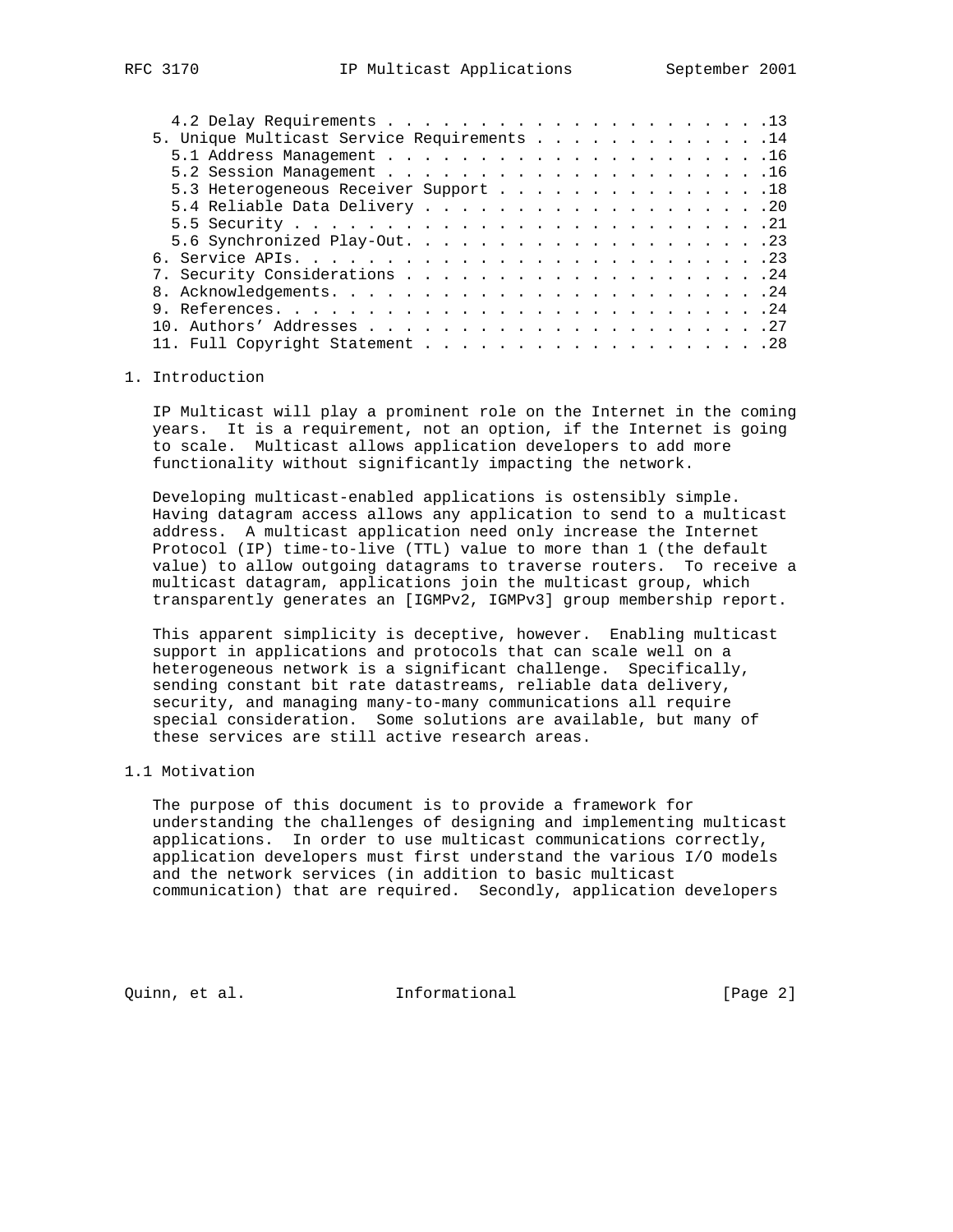need to be aware of efforts underway to provide these services. Such efforts range in maturity from deployed commercial products to basic research efforts to evaluate feasibility.

 Multicast-based applications and services will play an important role in the future of the Internet as continued multicast deployment encourages their use and development. It is important that developers be aware of the issues and solutions available--and especially of their limitations--in order to avoid protocols that negatively impact networks (thereby counter-acting the benefits of multicast) or wasting their efforts "re-inventing the wheel".

 The hope is that by raising developers' awareness, we can adjust their expectations of finding solutions and lead them to successful, scalable, and "network-friendly" development efforts.

1.2 Focus and Scope

 Our initial premise is that the multicast infrastructure is transparent to applications, so it is not directly relevant to this discussion. Our focus here is on multicast application protocol services, so this document explicitly avoids any discussion of multicast routing issues. We identify and describe the multicast specific issues involved with developing applications.

 We assume the reader has a general understanding of the mechanics of multicast, and in this respect we intend to compliment other introductory documents [BeauW, Maufer, Miller]. Since this is an introductory survey rather than a comprehensive examination, we refer readers to other multicast application requirements descriptions [RM, LSMA, Miller] for more detail.

 In the remainder of this document we first define the term "IP multicast enabled network", the multicast infrastructure and essential multicast services. Next we describe the types of new functionality that multicast applications can enable and their requirements. We then examine the services that satisfy these requirements, the challenges they present, and provide a brief survey of the solutions available or under development. We wrap up with a discussion of application programming interfaces (APIs) for multicast services.

2. IP Multicast Enabled Network

 An "IP multicast-enabled network" provides end-to-end services in the IP network infrastructure to allow any IP host to send datagrams to an IP multicast address that any number of other IP hosts widely dispersed can receive.

Quinn, et al. 10 1nformational 100 minutional [Page 3]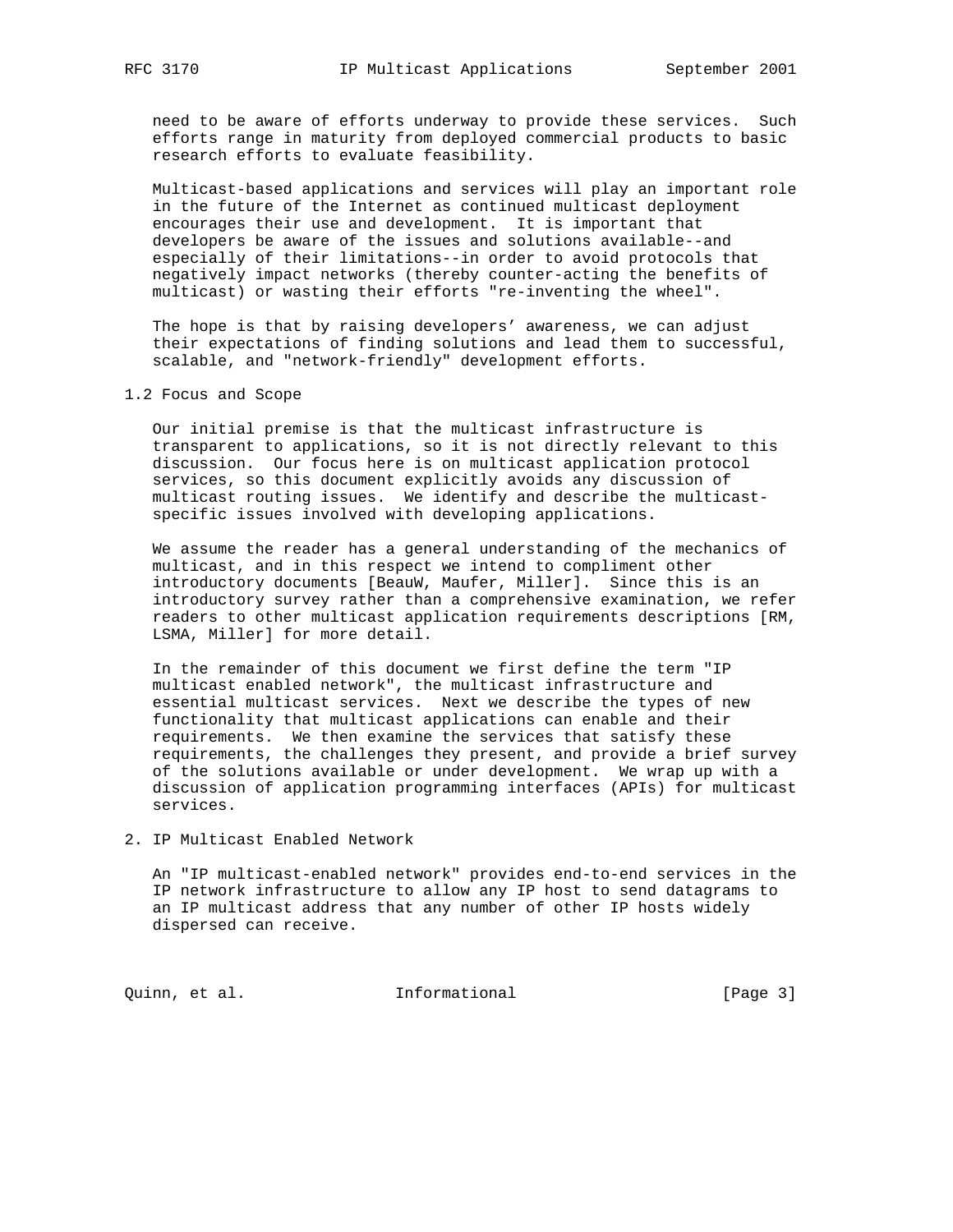There are two kinds of multicast-enabled networks available. The first is based on the original multicast service model as defined in RFC 1112 [Deering]. In this model, a receiver simply joins the group and does not need to know the identity of the source(s). This model is known by a number of names including Internet Standard Multicast (ISM), Internet Traditional Multicast (ITM), Deering multicast, etc. The second kind of multicast modifies the original service model such that in addition to knowing the group address, a receiver must know the set of relevant sources. This type of multicast is called Source Specific Multicast (SSM) [SSM]. It becomes the application's responsibility to know what kind of multicast capability the network provides. Currently, the only way for an application to know the type of multicast is based on the group address. If the group is in the 232/8 range, the application should assume SSM is the service model. Otherwise, the application should assume source-generic multicast is the service model.

 At the time of this writing, end-to-end "global" multicast service is not yet available, but the size of the "multicast-enabled" Internet is growing. Recent development and deployment of interdomain multicast routing protocols and multicast-friendly Internet exchanges have enabled peering between major ISPs. This, along with the increasing availability of compelling content, is spurring deployment and availability of the IP Multicast Enabled Network.

 In the remainder of this document we assume that the multicast enabled network is already ubiquitous. Since such a large and growing portion of the global Internet is IP multicast-enabled now, and many enterprise networks (intranets) are also, this perspective is relevant today.

2.1 Essential Protocol Components

 An IP multicast enabled network requires two essential protocol components:

- 1) An IP host-based protocol to allow a receiver application to notify a local router(s) that it has joined the group, and initiate the data flow from all sender(s) within the scope
- 2) An IP router-based protocol to allow any routers with multicast group members (receivers) on their local networks to communicate with other routers to ensure that all datagrams sent to the group address are forwarded to all receivers within the intended scope

Quinn, et al. 1nformational 1999 [Page 4]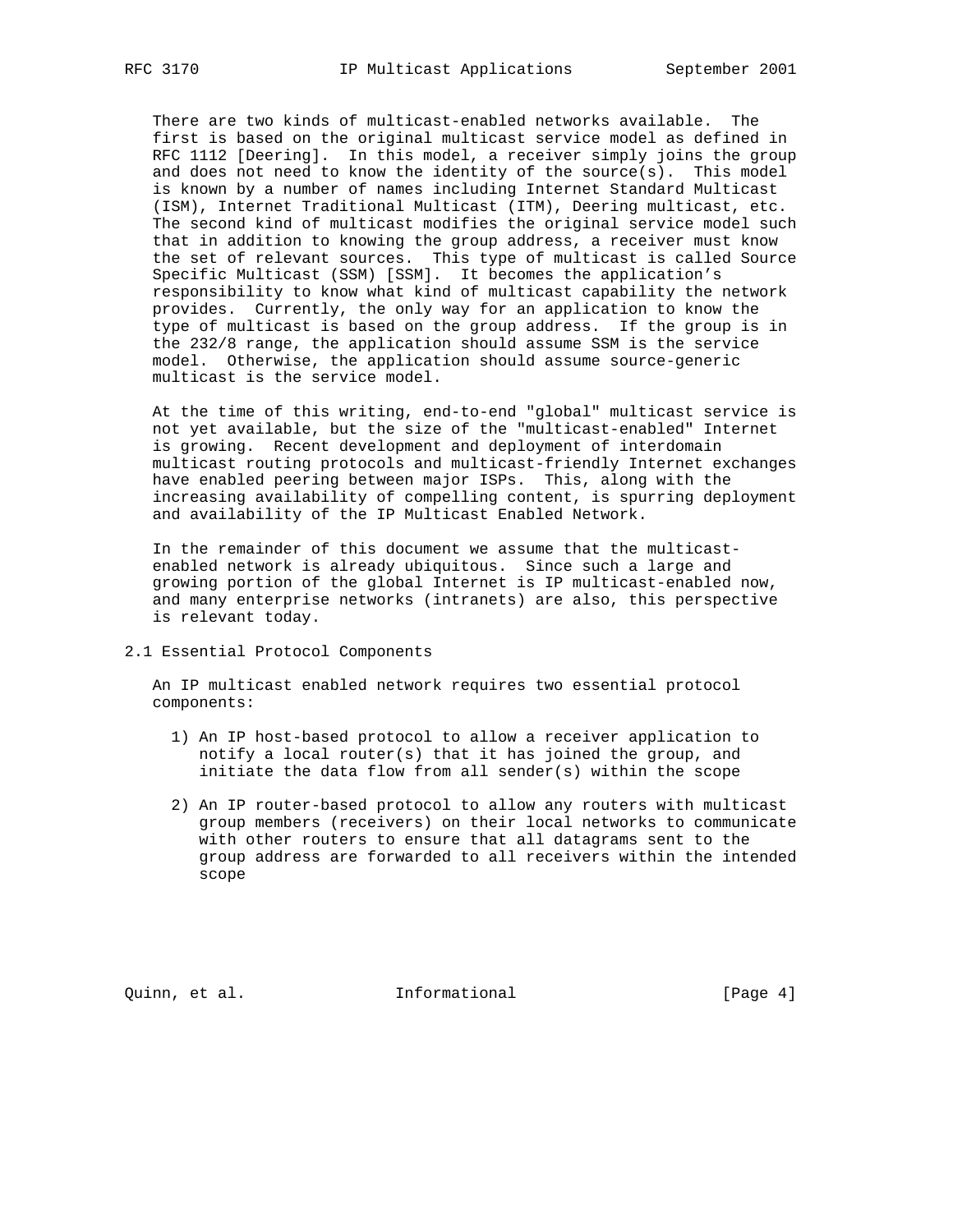Ideally, these protocol components are transparent to multicast applications. However, there are two aspects of their functionality requirements that are worth mentioning specifically, since they affect application performance and design. These are the multicast application requirements for:

- Expedient Joins and Leaves
- Sends without a Join

### 2.1.1 Expedient Joins and Leaves

 Some applications require expedient group joins and leaves, as their usability or functionality are sensitive to the latency involved with joining and leaving a group.

 Join Latency: The time it takes for data to begin flowing after an application issues a command to join a multicast group

 Leave Latency: The time it takes for data to stop flowing after an application issues a command to leave a multicast group [IGMPv2,IGMPv3]

 For example, using distributed a/v as a multicast-based "television" must allow users to "channel surf"--changing channels frequently. Each channel change generates a group leave and group join, so delays in either will affect usability. In a sense, this is more of a user requirement than an application requirement.

 The functionality of distributed interactive simulations [DIS] is often sensitive to join/leave latency. This is particularly true when trying to exchange information to represent fast moving objects that quickly enter and exit the scope of a simulated environment (e.g., low-flying, fast-moving aircraft). If the join latency is too long, the information provided may be old by the time it is received.

 A fast leave phase is highly desirable both for effective congestion control mechanisms, to stop undesirable flows quickly, and for the network in general, to better filter unwanted traffic [Rizzo]. Applications cannot affect control over either join or leave latency, but are dependent on the multicast infrastructure to enable expedient operations. This is a basic multicast service requirement.

2.1.2 Sends without a Join

 Applications that send to a multicast address should be able to start sending immediately, without having to join the destination group first. This is important for embedded devices and bursty-source applications with low-delay delivery requirements.

Quinn, et al. 10 1nformational 100 minutional [Page 5]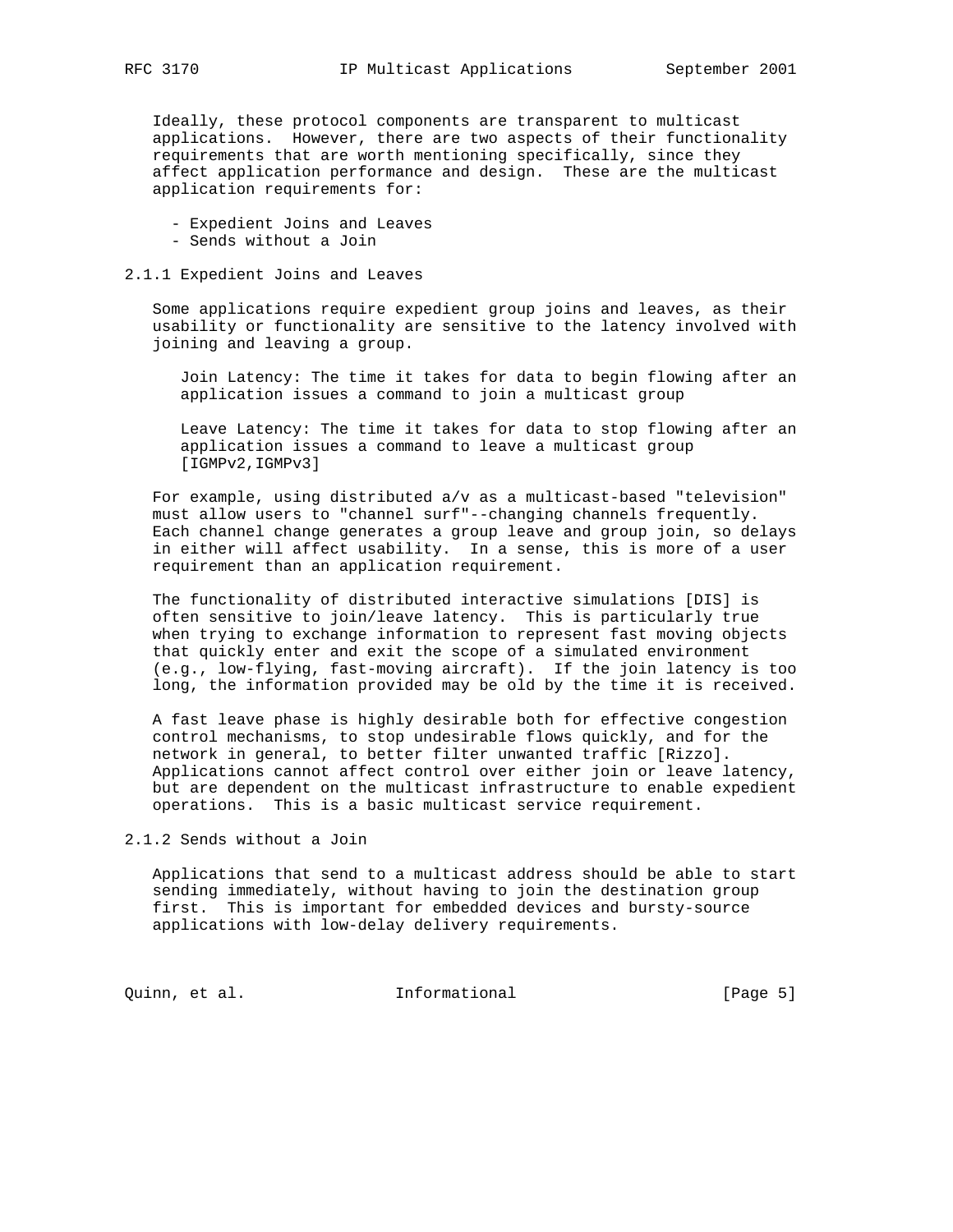The current IGMP-based multicast host model and all current implementations allow senders to send to a group without joining it as a standard feature.

3. IP Multicast Application Taxonomy

 With an IP multicast-enabled network available, some unique and powerful applications and application services are possible. "Multicast enables coordination - it is well suited to loosely coupled distributed systems (of people, servers, databases, processes, devices...)" [Estrin].

 A "multicast application" is simply defined as any application that sends to and/or receives from an IP multicast address. These may or may not also reference IP unicast addresses, as we describe later.

 What differentiates IP multicast applications from one-to-one unicast applications are the other sender and receiver relationships multicast enables. There are three general categories of multicast applications:

 One-to-Many (1toM): A single host sending to two or more (n) receivers

 Many-to-Many (MtoM): Any number of hosts sending to the same multicast group address, as well as receiving from it

 Many-to-One (Mto1): Any number of receivers sending data back to a (source) sender via unicast or multicast

Quinn, et al. 10 mm informational 100 mm informational [Page 6]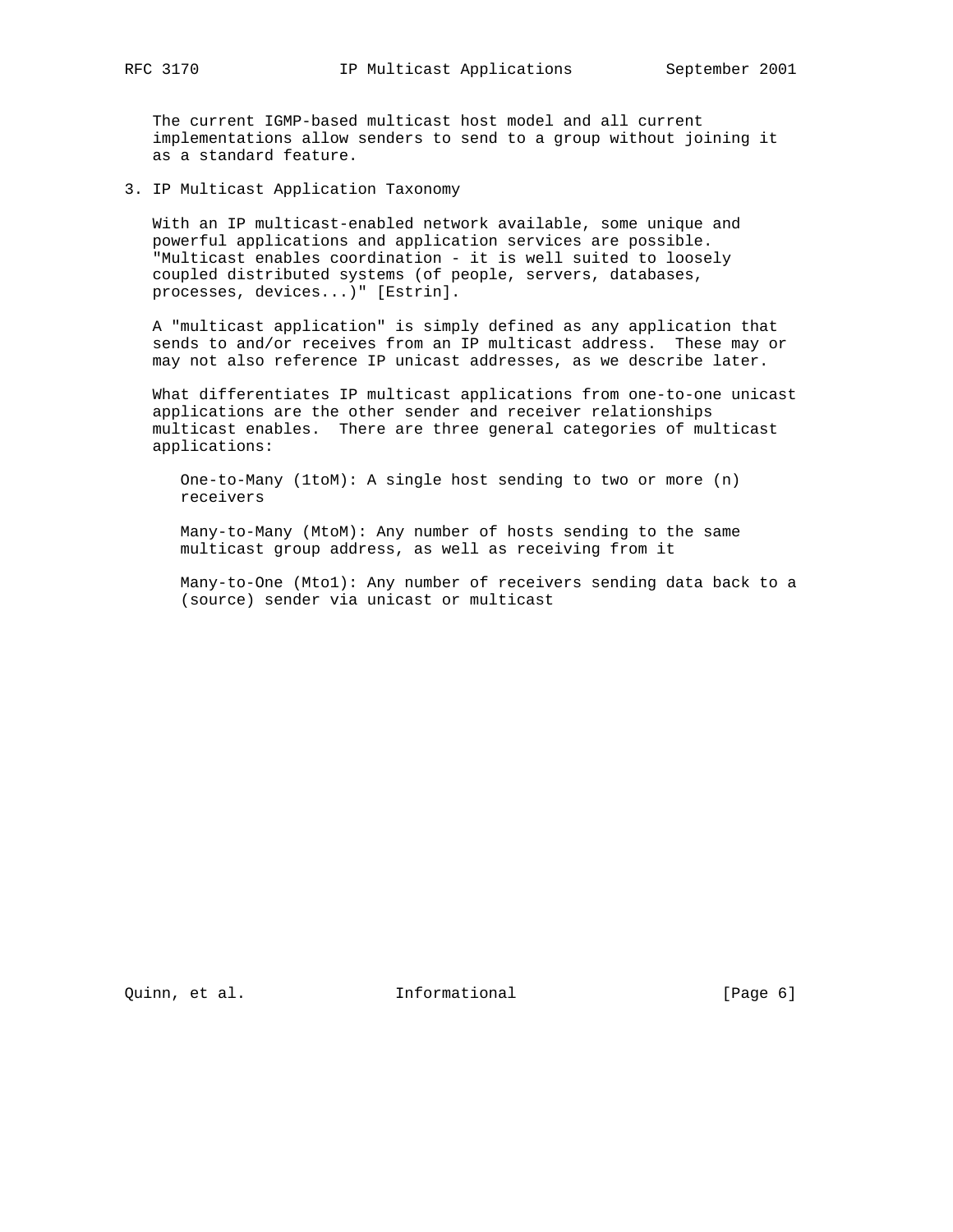

| ------ | "Receive" | $(m):$ "multicast" |
|--------|-----------|--------------------|
|--------|-----------|--------------------|

 Table 1: Application types characterized by I/O relationships and destination address types (multicast or unicast)

 Table 1 defines these application types in terms of the I/O relationships they represent. These categories are defined in terms of the combination of communication mechanisms they use. At the IP level, all multicast I/O is only 1toM or MtoM and unicast is always one-to-one (1to1). The Mto1 category, for example, refers to several possible combinations of IP-level relationships, including unicast. We created the Mto1 category to help differentiate between the many applications and services that use multicast.

| 1toM:  | MtoM:               | Mto1:     |
|--------|---------------------|-----------|
| R1     | S1/R1               | S1        |
|        |                     |           |
| $S-R2$ | $S2/R2-+-S3/R3$     | $S2-R$    |
| \      |                     | $\ldots/$ |
| Rn     | Sn/Rn               | Sn        |
|        | Legend: S: "Sender" |           |
|        | R: "Receiver"       |           |

Figure 1: Generalization of the three application categories

 Figure 1 illustrates the general model for each of the three multicast application categories. Again it is worth emphasizing that Mto1 is an artificial category defined by the application-level

Quinn, et al. 10 1nformational 100 minutional [Page 7]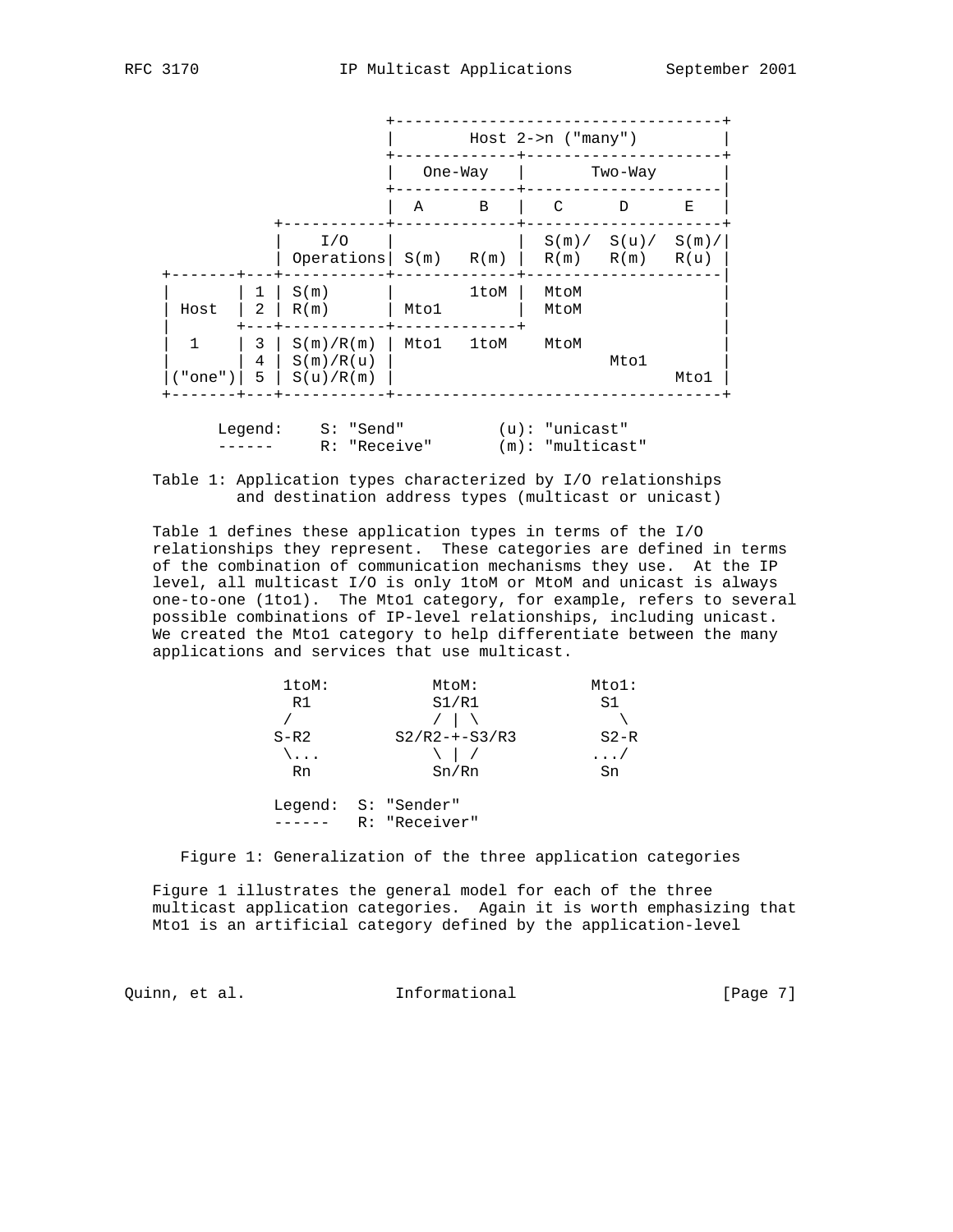relationship between sender(s) and receiver. At the IP-level, multicast does not provide an Mto1 I/O mechanism, since it does not allow senders to limit receivers, nor even know who they are. Receiver information and limitations are enabled at the application level, as required by the multicast application.

 We describe each of these general application types in more detail and provide application examples of each in the sub-sections below. The list of examples is not comprehensive, but attempts to define the prominent multicast application and service types in each of the three general categories. We reference the items in these lists in the remainder of this document as we describe their specific service requirements, define the challenges they present, and reference solutions available or under development.

3.1 One-to-Many Applications

 One-to-Many (1toM) applications have a single sender, and multiple simultaneous receivers. Entry B1 in Table 1 represents the classic 1toM relationship. Entry B3 differs only slightly, as the sender also acts as receiver (i.e., it has loopback enabled).

 When people think of multicast, they most often think of broadcast based multimedia applications: television (video) and radio (audio). This is a reasonable analogy and indeed these are significant multicast applications, but these are far from the extent of applications that multicast can enable. Audio/Video distribution represents a fraction of the multicast application possibilities, and most do not have analogs in today's consumer broadcast industry.

- a) Scheduled audio/video (a/v) distribution: Lectures, presentations, meetings, or any other type of scheduled event whose multimedia coverage could benefit an audience (i.e. television and radio "broadcasts"). One or more constant-bit rate (CBR) datastreams and relatively high-bandwidth demands characterize these applications. When more than one datastream is present--as with an audio/video combination--the two are synchronized and one typically has a higher priority than the other(s). For example, in an a/v combination it is more important to ensure an intelligible audio stream, than perfect video.
- b) Push media: News headlines, weather updates, sports scores, or other types of non-essential dynamic information. "Drip-feed", relatively low-bandwidth data characterize these applications.

Quinn, et al. 10 1nformational 100 minutional [Page 8]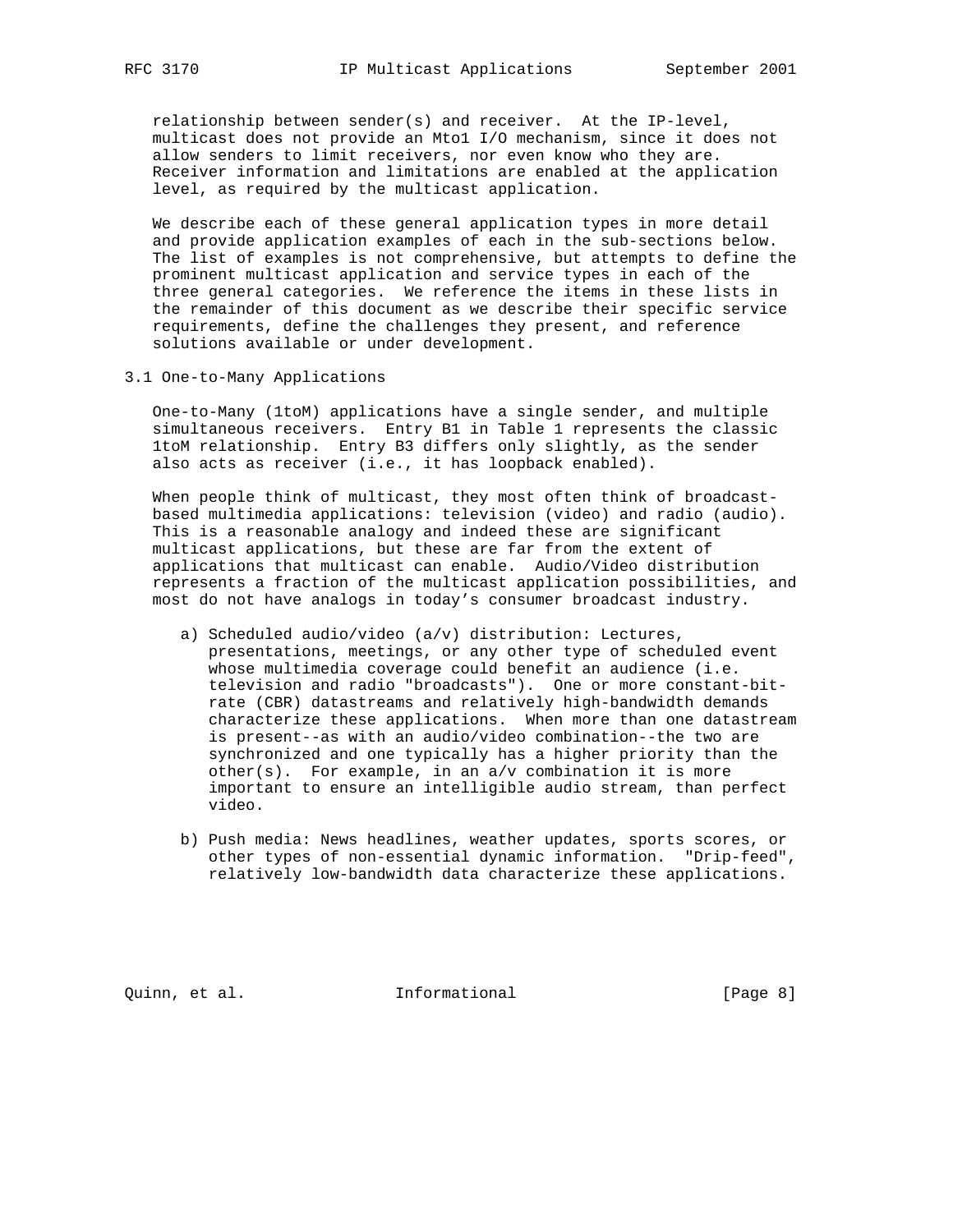- c) File Distribution and Caching: Web site content, executable binaries, and other file-based updates sent to distributed end-user or replication/caching sites
- d) Announcements: Network time, multicast session schedules, random numbers, keys, configuration updates, (scoped) network locality beacons, or other types of information that are commonly useful. Their bandwidth demands can vary, but generally they are very low bandwidth.
- e) Monitoring: Stock prices, Sensor equipment (seismic activity, telemetry, meteorological or oceanic readings), security systems, manufacturing or other types of real-time information. Bandwidth demands vary with sample frequency and resolution, and may be either constant-bit-rate or bursty (if event driven).
- 3.2 Many-to-Many Applications

 In many-to-Many (MtoM) applications two or more of the receivers also act as senders. In other words, MtoM applications are characterized by two-way multicast communications.

 The many-to-many capabilities of IP multicast enable the most unique and powerful applications. Each host running an MtoM application may receive data from multiple senders while it also sends data to all of them. As a result, many-to-many applications often present complex coordination and management challenges.

- f) Multimedia Conferencing: Audio/Video and whiteboard comprise the classic conference application. Having multiple datastreams with different priorities characterizes this type of application. Co-ordination issues--such as determining who gets to talk when--complicate their development and usability. There are common heuristics and "rules of play", but no standards exist for managing conference group dynamics.
- g) Synchronized Resources: Shared distributed databases of any type (schedules, directories, as well as traditional Information System databases).
- h) Concurrent Processing: Distributed parallel processing.
- i) Collaboration: Shared document editing.
- j) Distance Learning: This is a one-to-many a/v distribution application with "upstream" capability that allows receivers to question the speaker(s).

Quinn, et al. 1nformational 1999 [Page 9]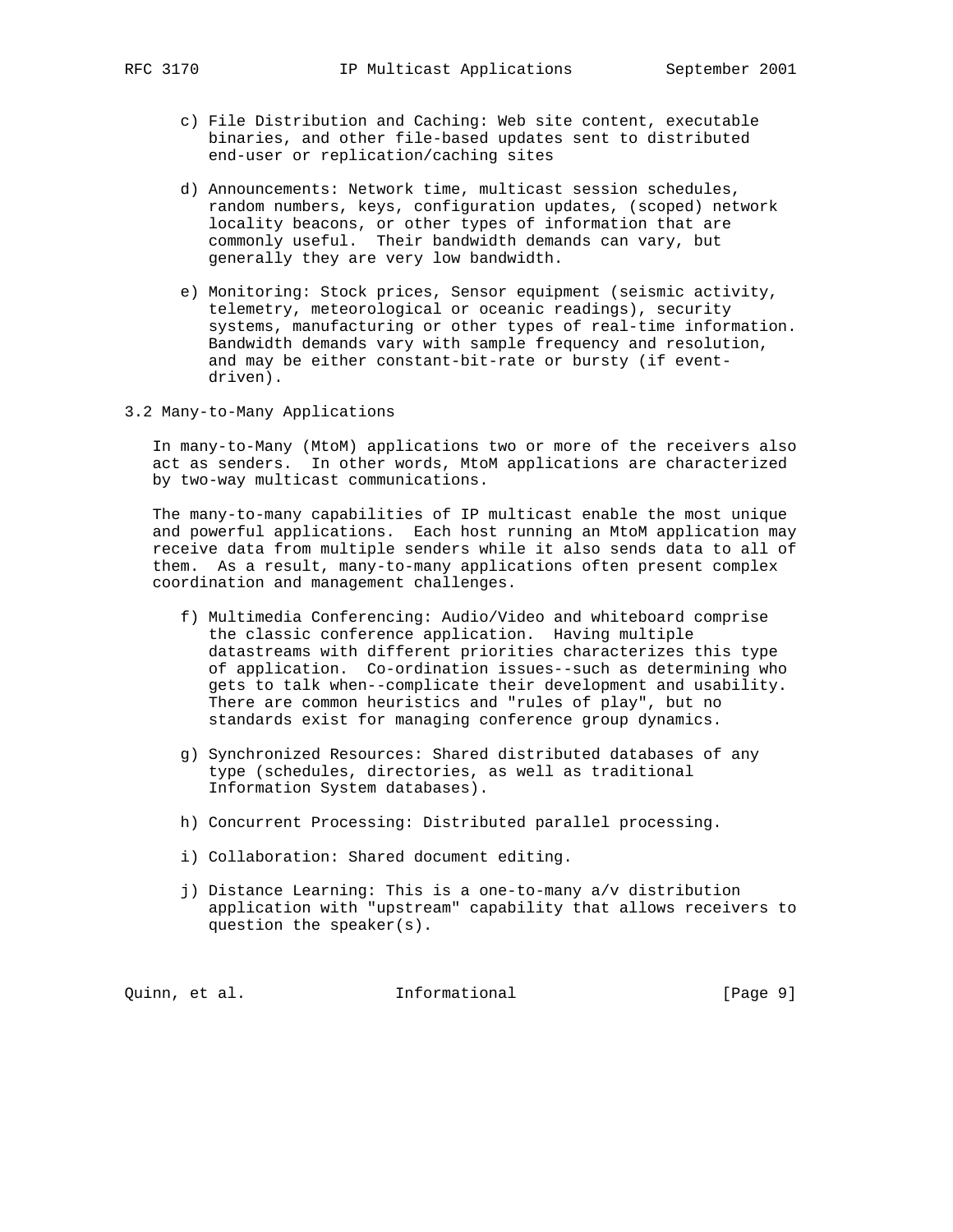- k) Chat Groups: These are like text-based conferences, but may also provide simulated representations ("avatars") for each "speaker" in simulated environments.
- l) Distributed Interactive Simulations [DIS]: Each object in a simulation multicasts descriptive information (e.g., telemetry) so all other objects can render the object, and interact as necessary. The bandwidth demands for these can be tremendous, as the number of objects and the resolution of descriptive information increases.
- m) Multi-player Games: Many multi-player games are simply distributed interactive simulations, and may include chat group capabilities. Bandwidth usage can vary widely, although today's first-generation multi-player games attempt to minimize bandwidth usage to increase the target audience (many of whom still use dial-up modems).
- n) Jam Sessions: Shared encoded audio (e.g., music). The bandwidth demands vary based on the encoding technique, sample rate, sample resolution, number of channels, etc.
- 3.3 Many-to-One Applications

 Unlike the one-to-many and many-to-many application categories, the many-to-one (Mto1) category does not represent a communications mechanism at the IP layer. Mto1 applications have multiple senders and one (or a few) receiver(s), as defined by the application layer. Table 1 shows that Mto1 applications can be one-way or use a two-way request/response type protocol, where either senders or receiver(s) may generate the request. Figure 2 characterizes the I/O relationship possibilities in Mto1 applications:

 Mto1 applications have many scaling issues. Too many simultaneous senders can potentially overwhelm receiver(s), a condition characterized as an "implosion problem". Another considerable scaling problem is the large amount of state in the network that having many multicast senders generates. This is largely transparent to applications and the effect may be diminished in the future with the use of bi-directional trees in multicast routing protocols, but nonetheless it should be considered by application designers.

Quinn, et al. 10 mm informational 10 mm informational [Page 10]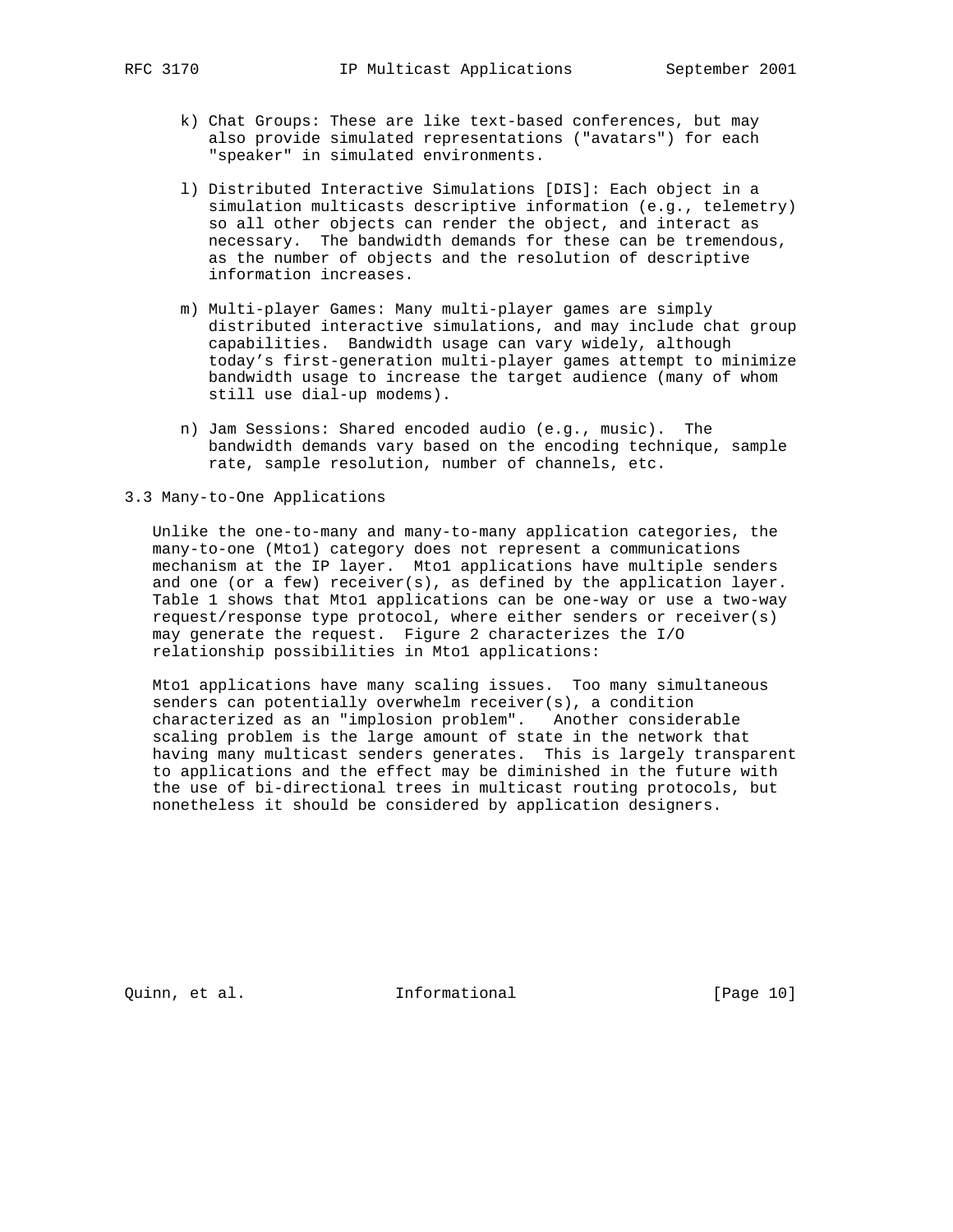| S1         | S1          | S1          | S1<br>4     |
|------------|-------------|-------------|-------------|
|            |             |             |             |
| $S2-R$     | $S2-R$      | $S2-R$      | $S2-R$      |
| $\ldots/$  | . /         | $\ldots/$   | $\ldots/$   |
| Sn         | Sn          | Sn          | Sn          |
|            |             |             |             |
| Data(m)    | Request(m)  | Request(m)  | Request(u)  |
| $------ >$ | -------->   | ---------   | -------->   |
|            | Response(u) | Response(u) | Response(m) |
|            |             |             |             |
|            |             |             |             |

Figure 2: Characterization of Mto1 I/O possibilities

 No standards yet exist for alternate and equivalent Mto1 application designs, but there are a number of possibilities to consider [HNRS]. Since the main advantage of using multicast in a Mto1 application is that senders need not know the receiver(s) unicast address(es), one alternative is for each receiver to advertise its unicast address via multicast. However, since this strategy still leaves the potential for implosion on each receiver, additional strategies may be needed to distribute the load. For example, it may be possible to increase the number of receivers (in a "flat" receiver topology) or establish localized receivers (in a "hierarchical" topology) as used in "local recovery" (section 5.3). Such methods have coordination issues, and since standard solutions have not yet been identified, Mto1 application developers should consider their alternatives carefully.

 o) Resource Discovery: Service Location, for example, leverages IP Multicast to enable something like a "host anycasting service" capability [AnyCast]: A multicast receiver to send a query to a group address, to elicit responses from the closest host so they can satisfy the request. The responses might also contain information that allows the receiver to determine the most appropriate (e.g., closest) service provider to use.

 In Table 1, this application is entry D4. It is also illustrated in Figure 2 by possibility number 3. Alternately, the response could be to a multicast rather than unicast address, although technically that would make it an MtoM application type (this is how the Service Location Protocol [SLP] operates, when a user agent attempts to locate a directory agent).

 p) Data Collection: This is the converse of a one-to-many "monitoring" application described earlier. In this case there may be any number of distributed "sensors" that send data to a data collection host. The sensors might send updates in response to a request from the data collector, or send

Quinn, et al. 10 1nformational 11 [Page 11]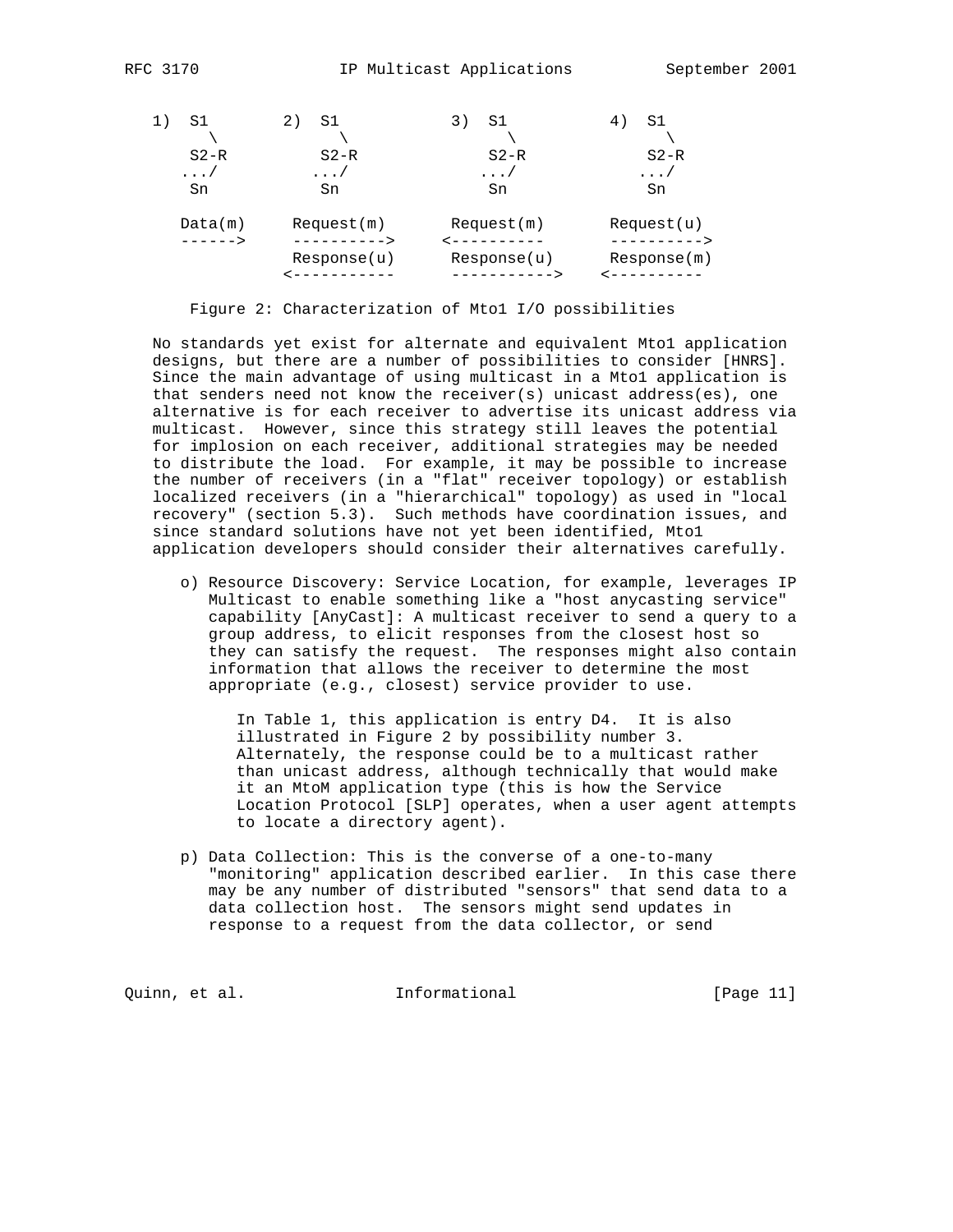continuously at regular intervals, or send spontaneously when a pre-defined event occurs. Bandwidth demands can vary based on sample frequency and resolution.

 This is illustrated in Table 1 by entries A1 and A3, the only difference being that A3 has a loopback interface. In Figure 2, this is possibility number 1. Since the number of receivers can easily be more than one, this is really an MtoM application.

 q) Auctions: The "auctioneer" starts the bidding by describing whatever it is for sale (product or service or whatever), and receivers send their bids privately or publicly (i.e., to a unicast or multicast address).

 This is possibility number 2 in Figure 2, and D5 in Table 1. The response could be sent to a multicast address, although technically that would make it an MtoM application.

- r) Polling: The "pollster" sends out a question, and the "pollees" respond with answers. This is possibility number 2 in Figure 2, and could also be characterized as an MtoM application if the response is to a multicast address.
- s) Jukebox: Allows near-on-demand a/v playback. Receivers use an "out-of-band" protocol mechanism (via web, email, unicast or multicast requests, etc.) to send their playback request into a scheduling queue [IMJ].

 This is characterized by possibility number 4 in Figure 2, and entry D4 in Table 1. The initial unicast request is the only difference between this type of application and a typical 1toM. If that initial request were sent to a multicast address, this would effectively be an MtoM application.

 t) Accounting: This is basically data collection but is worth separating since it is such an important application. In some multicast applications it is imperative to know information about each receiver, possibly in real-time. But such information can be overwhelming [MRM]. Current mechanisms, like RTCP (which is actually MtoM since it is multicast but could be made Mto1), use scaling techniques but trade-off information granularity. As a group grows the total amount of feedback is constant but each receiver sends less.

Quinn, et al. 10 1nformational 1999 [Page 12]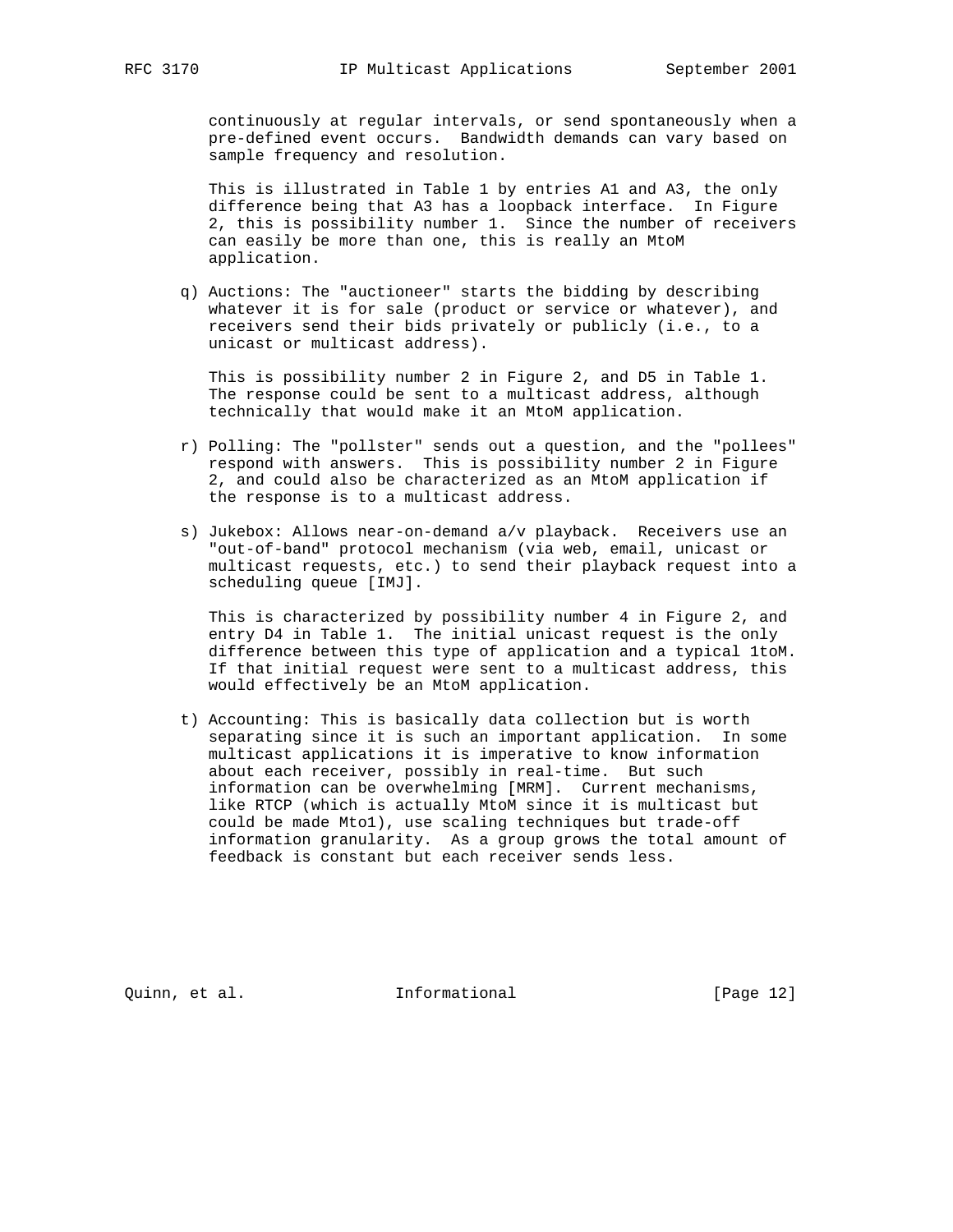- 
- 4. Common Multicast Service Requirements

 Some multicast application service requirements are common to unicast network applications as well. We characterize two of them here- bandwidth and delay requirements.

4.1 Bandwidth Requirements

 Figure 3 shows multicast applications approximate bandwidth requirements.

 Unicast and multicast applications both need to design applications to adapt to the variability of network conditions. But as we describe in section 5.3, it is the need to accommodate multiple heterogeneous multicast receivers--with their diversity of bandwidth capacity and delivery delays--that presents the unique challenge for multicast applications to satisfy these requirements.

| 1toM | b, d          | c, e | а                |
|------|---------------|------|------------------|
| MtoM | k             | g, i | f, h, j, l, m, n |
| Mtol | o, q, $r$     | p, t | S                |
|      | Low Bandwidth |      | High Bandwidth   |

Figure 3: Bandwidth Requirements of applications

### 4.2 Delay Requirements

 Aside from those with time-sensitive data (e.g., stock prices, and real-time monitoring information), most one-to-many applications have a high tolerance for delay and delay variance (jitter). Constant bit-rate (CBR) data--such as streaming media (audio/video)--are sensitive to jitter, but applications commonly counteract the effects by buffering data and delaying playback.

 Most many-to-one and many-to-many multicast applications are intolerant of delays because they are bidirectional, interactive and request/response dependent. As a result, delays should be minimized, since they can adversely affect the application's usability.

 This need to minimize delays is most evident in (two-way) conference applications, where users cannot converse effectively if the audio or video is delayed more than 500 milliseconds. For this and other

Quinn, et al. 10 1nformational 1999 [Page 13]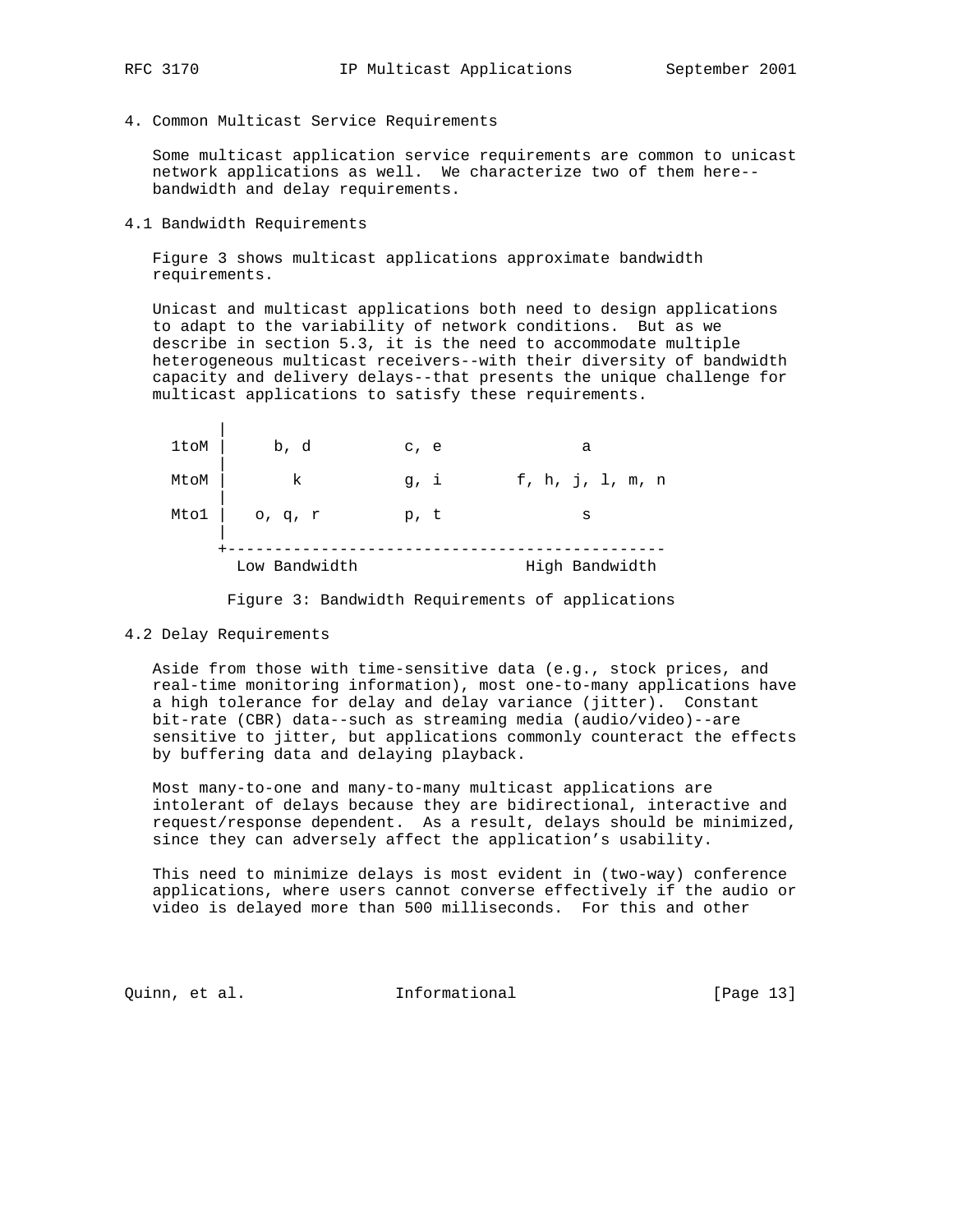examples see Figure 4, which plots multicast applications on a (coarse) scale of sensitivity to delivery delays.

| 1toM | b, c           | a, d       | e                |
|------|----------------|------------|------------------|
| MtoM |                | g, i, j, k | f, h, l, m, n    |
| Mtol |                | o, p, s, t |                  |
|      | Delay Tolerant |            | Delay Intolerant |

Figure 4: Delay tolerance of application types

 For delay-intolerant multicast (or unicast) applications, quality of service (QoS) is the only option. IP networks currently provide only "best effort" delivery, so data are subject to variable router queuing delays and loss due to network congestion (router queue overflows). IP QoS standards do exist now [RSVP] and efforts to enable end-to-end QoS support in the Internet are underway [E2EQOS].

 However, QoS support is an IP network infrastructure consideration. Although there are multicast-specific challenges for implementing QoS in the network for multicast flows, they are beyond the control of applications, so further discussion of the QoS protocols and services is beyond the scope of this document.

5. Unique Multicast Service Requirements

 The three application categories described earlier are very general in nature. Within each category and even among each of the application types, specific application instances have a variety of application requirements. One-to-many application types are relatively simple to develop, but as we pointed out there are challenges involved with developing many-to-one and many-to-many applications. Some of these have requirements bandwidth and delay requirements, similar to unicast applications.

 Multicast applications can be further differentiated from unicast applications and from each other by the services they require. In this section we provide a survey of the various services that have unique requirements for multicast applications.

Quinn, et al. 10 1nformational 1999 [Page 14]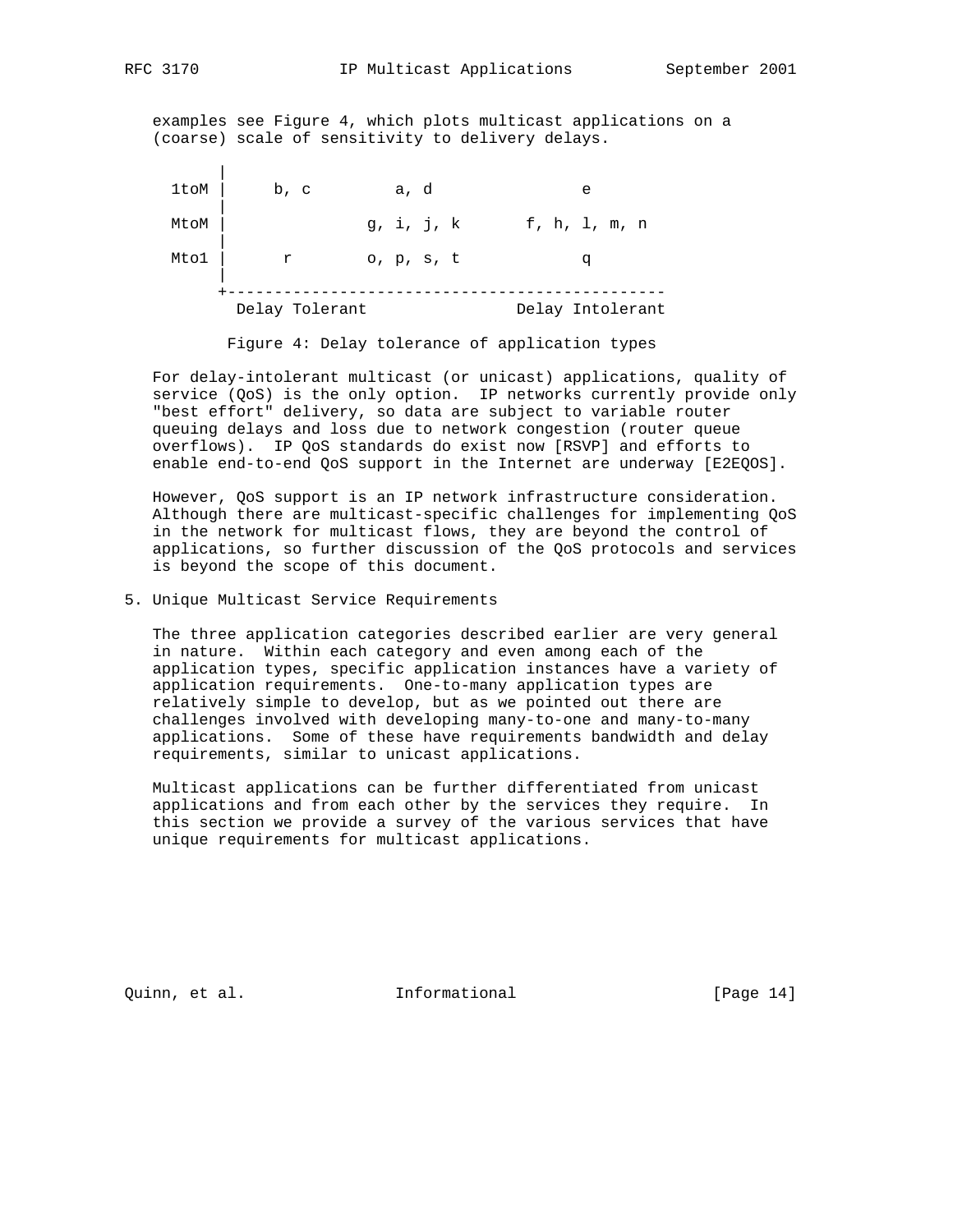| Multicast Application                                                                                                                           |                                               |
|-------------------------------------------------------------------------------------------------------------------------------------------------|-----------------------------------------------|
| --------------------------<br>Multicast Security<br>--------++---------<br>--------<br>Session<br>Reliable<br>Address<br>Delivery<br>Mqt<br>Mqt | ---------++------<br>System<br>Time<br>Codecs |
| -------------------------++-<br>Basic IP Multicast Service<br>(e.g., UDP and IGMPv2/v3)                                                         | IP Unicast<br>Service                         |

Figure 5: Multicast service requirements summary

Here's the list of multicast application service requirements:

 Address Management - Selection and coordinated of address allocation. The need is to provide assurances against "address collision" and to provide address ownership.

 Session Management - Perform application-layer services on top of multicast transport. These services depend heavily on the application but include functions like session advertisement, billing, group member monitoring, key distribution, etc.

 Heterogeneous Receiver Support - Sending to receivers with a wide variety of bandwidth capacities, latency characteristics, and network congestion requires feedback to monitor receiver performance.

 Reliable Data Delivery - Ensuring that all data sent is received by all receivers.

 Security - Ensuring content privacy among dynamic multicast group memberships, and limiting senders.

 Synchronized Play-Out - Allow multiple receivers to "replay" data received in synchronized fashion.

 In the remainder of this section, we describe each of these application services in more detail, the challenges they present, and the status of standardized solutions.

Quinn, et al. 10 1nformational 1999 [Page 15]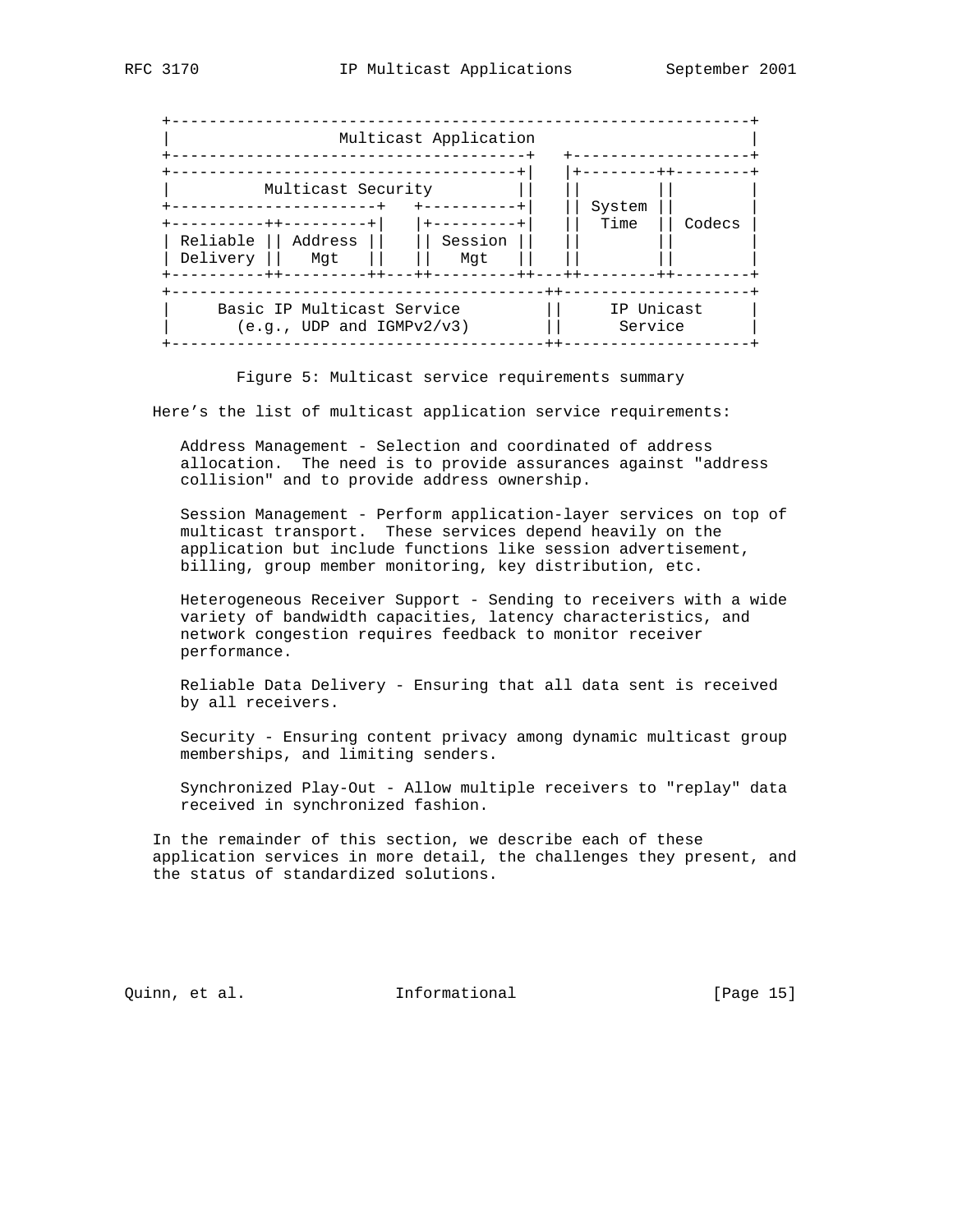#### 5.1 Address Management

 One of the first questions facing a multicast application developer is what multicast address to use. Multicast addresses are not assigned to individual hosts, assignments can change dynamically, and addresses sometimes have semantics of their own (e.g., Admin Scoping). Multicast applications require an address management service that provides address allocation or assignment queries. There are a number of ways for applications to learn about multicast addresses:

 Hard-Coded: Software configuration, encoded in a binary executable, or burned into ROM in embedded devices. These applications typically reference IANA statically allocated multicast addresses (including relative addresses).

 Advertised: Session announcements (as described in the next section), or via another "out-of-band" query or discovery protocol mechanism.

 Algorithmically Derived: Using a programmatic algorithm to allocate a statistically random (unused) address.

| 1toM | c, e       | a, b       |               |
|------|------------|------------|---------------|
| MtoM |            | f, j, k, n | g, h, i, l, m |
| Mtol |            | O, p, S    | q, t          |
|      | Hard-Coded | Advertised | Algorithmic   |

Figure 6: Multicast address usage for application types

 In almost all cases, application designers should assume that multicast addresses are to be dynamic. Very little of the multicast address space is available for static assignment by IANA [MADDR]. Also, given the host-specific addressing available with SSM, Internet-wide, static address assignment is expected to be very rare.

#### 5.2 Session Management

 Session management is one of the most misunderstood services with respect to multicast. Most application developers assume that multicast will provide services like security, encryption, reliability, session advertisement, monitoring, billing, etc. In fact, multicast is simply a transport mechanism that provides end-

# Quinn, et al. 10 1nformational 100 [Page 16]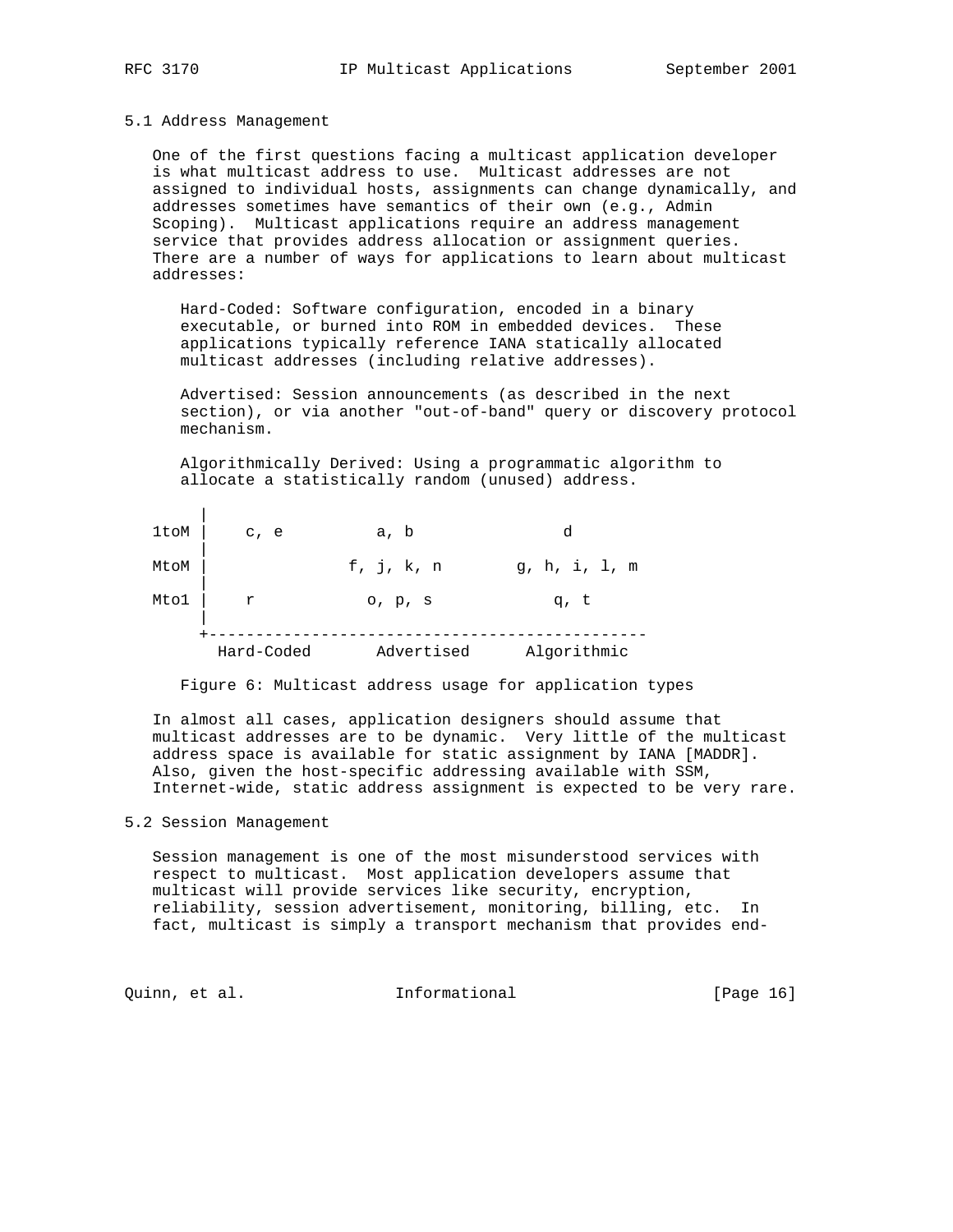to-end delivery. All of the other services are application-layer services that must be provided by each particular application. Furthermore, in most cases there are not defined standards for how these functions should be provided. The particular functions are dependent on the particular needs of the application, and no single method (or standard) can be made to be sufficient for all cases.

 While there are no generic solutions which provide all session management functions, there are some protocols and common techniques that provide support for some of the functions. Techniques for congestion control and heterogeneous receiver support are discussed in Section 5.3. Protocols for reliability are discussed in Section 5.4. Security considerations are discussed in Section 5.5.

 With respect to session advertisement, there are a number of mechanisms for advertising sessions. One commonly used technique is to advertise sessions via the WWW. Users can join a group by clicking on URLs, and then having a response returned to the user that includes the group address and maybe information about group source(s). Another mechanism is the session description protocol [SDP]. It provides a format for representing information about sessions, but it does not provide the transport for dissemination of these session descriptions, nor does it provide address allocation and management. SDP only provides the syntax for describing session attributes.

 SDP session descriptions may be conveyed publicly or privately by means of any number of transports including web (HTTP) and MIME encoded email. The session announcement protocol [SAP] is the de facto standard transport and many multicast-enabled applications currently use it. SAP limits distribution via multicast scoping, but the current protocol definition has scaling issues that need to be addressed. Specifically, the initialization latency for a session directory can be quite long, and it increases in proportion to the number of session announcements. This is to an extent a multicast infrastructure issue, however, as this level of protocol detail should be transparent to applications.

The session management service needs to:

- Advertise scheduled sessions
- Provide a query mechanism for retrieving information about session schedules

Quinn, et al. 10 1nformational 1999 [Page 17]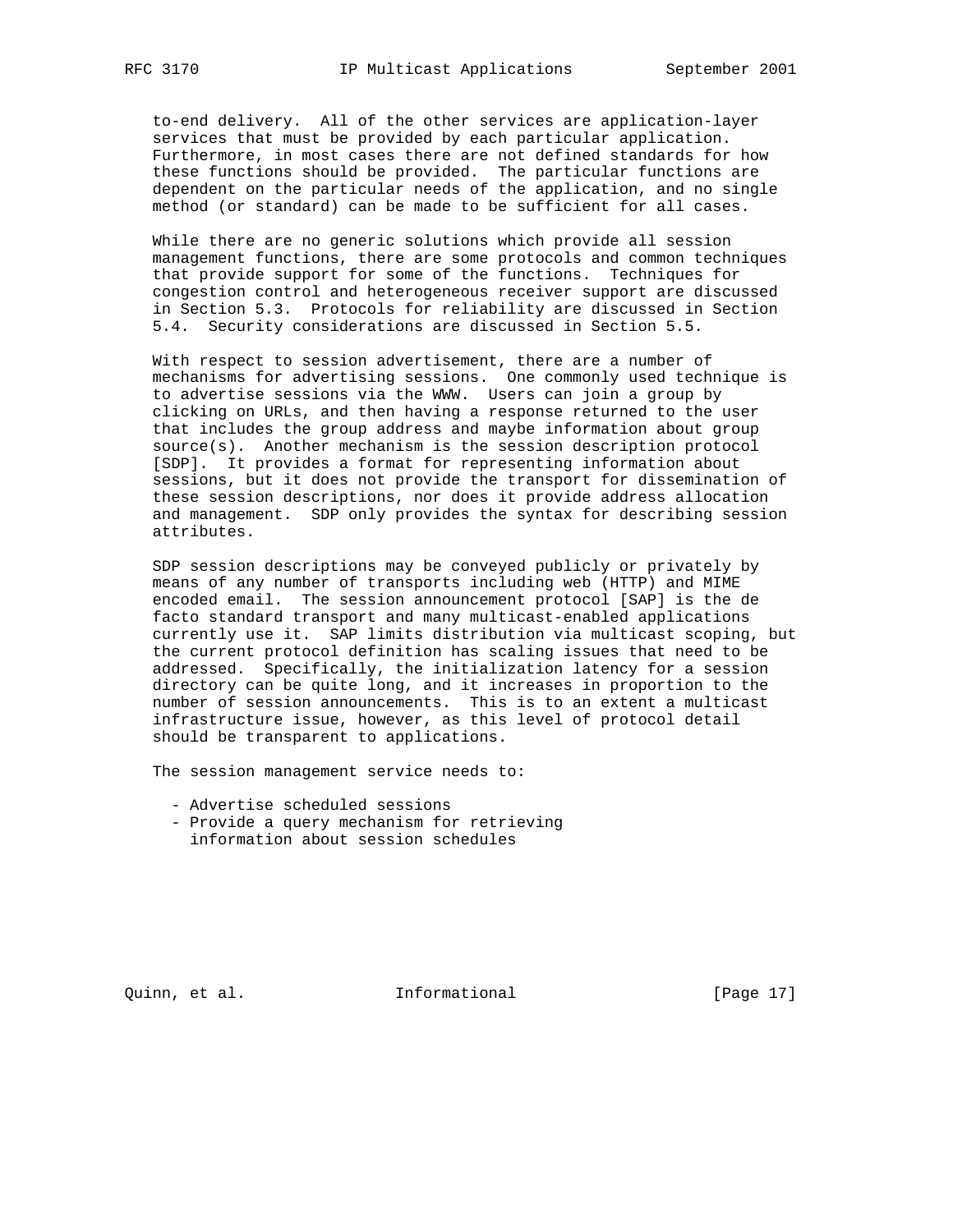#### 5.3 Heterogeneous Receiver Support

 The Internet is a network of networks. IP's strength is its ability to enable seamless interoperability between hosts on disparate network media, the heterogeneous network.

 When two hosts communicate via unicast--one-to-one--across an IP network, it is relatively easy for senders to adapt to varying network conditions. The Transmission Control Protocol (TCP) provides reliable data transport, and is the model of "network friendly" adaptability.

 TCP receivers send acknowledgements back to the sender for data delivered. A TCP sender detects data loss from the data sent that is not acknowledged. When it detects data loss, TCP infers that there is network congestion or a low-bandwidth link, and adapts by throttling down its send rate [SlowStart].

 User Datagram Protocol (UDP) does not enable a receiver feedback loop the way TCP does, since UDP does not provide reliable data delivery service. As a result, it also does not have a loss detection and adaptive congestion control mechanism as TCP does. However, it is possible for a unicast UDP application to enable similar adaptive algorithms to achieve the same result, or even improve on it.

 A unicast UDP application that uses a feedback mechanism to detect data loss and adapt the send rate, can do so better than TCP. TCP automatically reduces the "congestion window" when data loss is detected, although the updated send rate may be slower than a CBR audio/video stream requires. When a UDP application detects loss, it can adapt the data itself to accommodate the lower send rate. For example, a UDP application can:

- Reduce the data resolution (e.g., send lower fidelity audio/video by reducing sample frequency or frame rate) to reduce data rate.
- Modify the data encoding to add redundant data (e.g., forward error correction) offset in time to avoid fate sharing. This could also be "layered", so a percentage of data loss will simply reduce fidelity rather than corrupt the data.
- Reduce the send rate of one datastream in order to favor another of higher priority (e.g., sacrifice video in order to ensure audio delivery).

Quinn, et al. 10 1nformational 1999 [Page 18]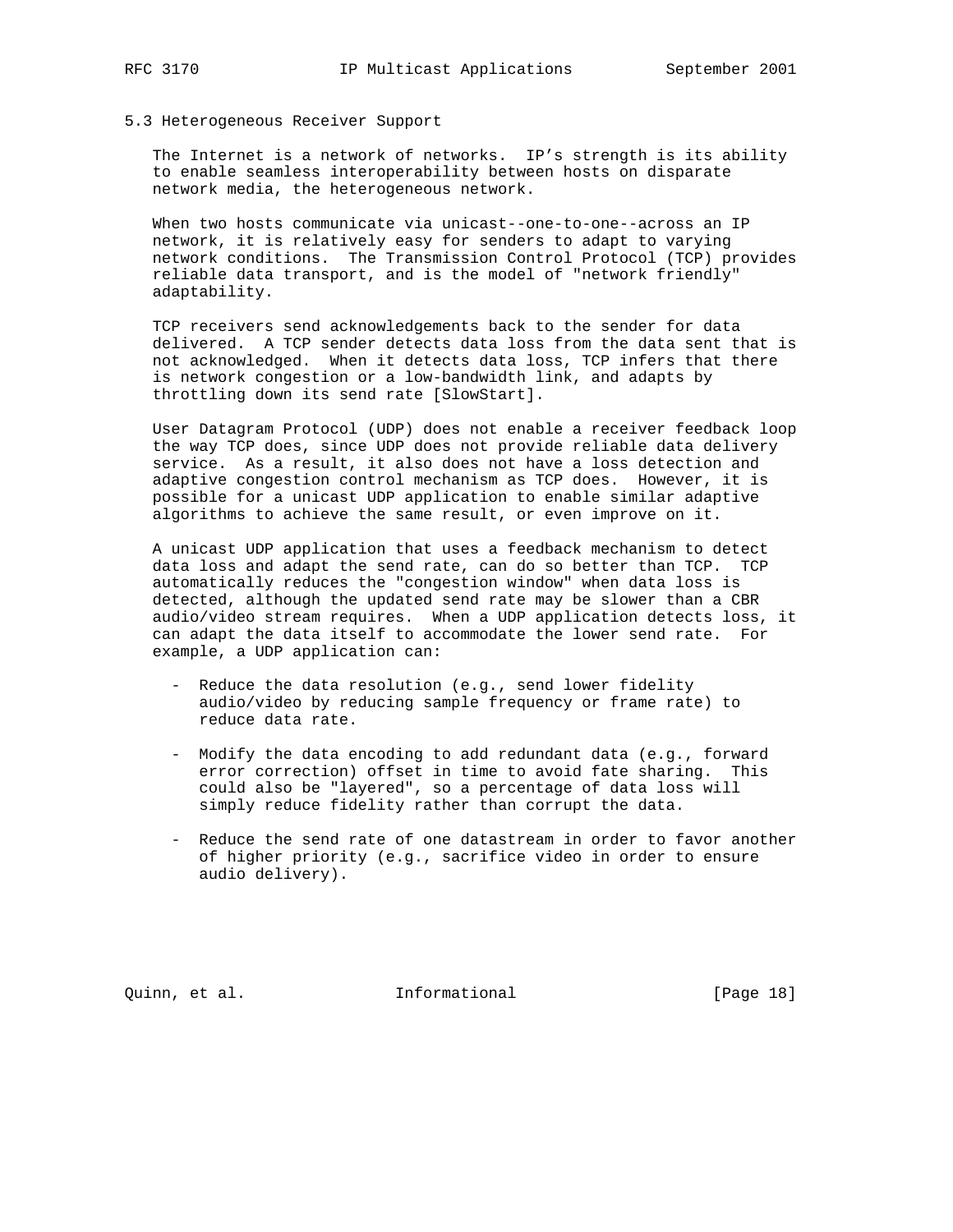- - Send data at a lower rate (i.e., with a different encoding) on a separate multicast address and/or port number for high-loss receivers.

 However, with multicast applications--one-to-many or many-to-many- which have multiple receivers, the feedback loop design needs modification. If all receivers return data loss reports simultaneously, the sender is easily overwhelmed in the storm of replies. This is known as the "implosion problem".

 Another problem is that heterogeneous receiver capabilities can vary widely due to the wide range of (static) network media bandwidth capabilities and dynamically due to transient traffic conditions. If a sender adapts its send rate and data resolution based on the loss rate of its worst receiver(s), then it can only service the lowest common denominator. Hence, a single "crying baby" can spoil it for all other receivers.

 Strategies exist for dealing with these heterogeneous receiver problems. Here are two examples:

- Shared Learning When loss is detected (i.e., a sequenced packet isn't received), a receiver starts a random timer. If it receives a data loss report sent by another receiver as it waits for the timer to expire, it stops the timer and does not send a report. Otherwise, it sends a report when the timer expires. The Real-Time Protocol and its feedback-loop counterpart Real- Time Control Protocol [RTP/RTCP] employ a strategy similar to this to keep feedback traffic to 5 percent or less than the overall session traffic. This technique was originally utilized in IGMP.
- Local Recovery Some receivers may be designated as local distribution points or "transcoders" that either re-send data locally (possibly via unicast) when loss is reported or they re encode the data for lower bandwidth receivers before re-sending. No standards exist for these strategies, although "local recovery" is used by several reliable multicast protocols.

 Adaptive multicast application design for heterogeneous receivers is still an active area of research. The fundamental requirements are to maximize application usability, while accommodating network conditions in a "network friendly" manner. In other words, congestion detection and avoidance are (at least) as important in protocol design as the user experience. The adaptive mechanisms must also be stable, so they do not adapt too quickly--changing encoding and rates based on too little information about what may be a transient condition--to avoid oscillation.

Quinn, et al. 10 1nformational 19 [Page 19]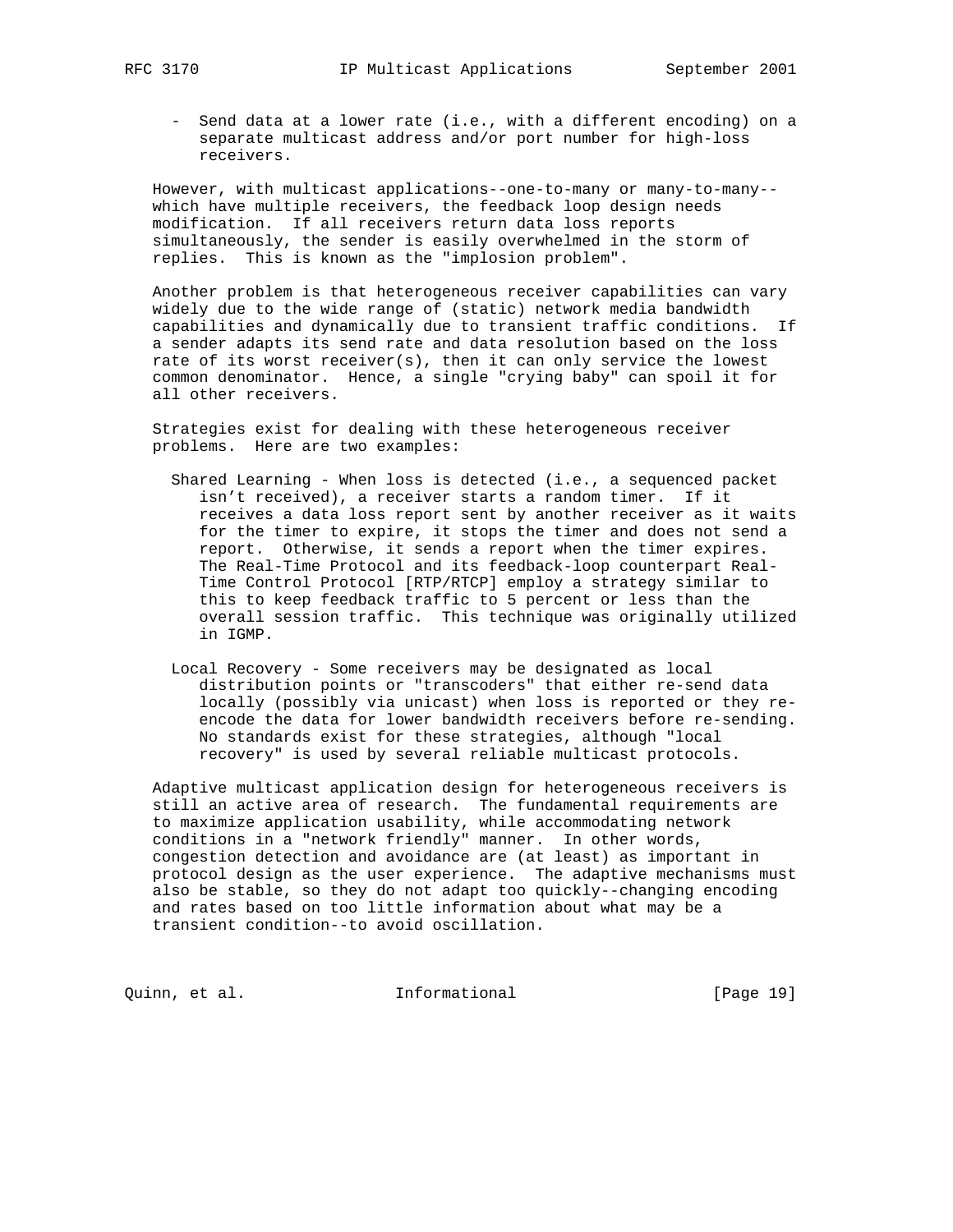This "feedback loop" service necessary for support of heterogeneous receivers is not illustrated in the services summary in Figure 4, although it could be added alongside "Reliable Transport" and the others. This service could be implemented within an application or accessed externally, as provided by the operating system or a third party. See [HNRS] for a taxonomy of strategies for providing feedback for multicast, with the ultimate goal of developing a common multicast feedback protocol.

### 5.4 Reliable Data Delivery

 Many of the multicast application examples in our list--like audio/video distribution--have loss-tolerant data content. In other words, the data content itself can remain useful even if some of it is lost. For example, audio might have a short gap or lower fidelity but will remain intelligible despite some data loss.

 Other application examples--like caching and synchronized resources- -require reliable data delivery. They deliver content that must be complete, unchanged, in sequence, and without duplicates. The "Loss Intolerant" column in Figure 7 shows a list of applications with this requirement, while the others can tolerate varying levels of data loss. The tolerance levels are typically determined by the nature of the data and the encoding in use.

| 1toM |               |                  | a, d          |  | c, e            |
|------|---------------|------------------|---------------|--|-----------------|
| MtoM |               | f, j, k, 1, m, n |               |  | g, h, i         |
| Mto1 |               |                  | o, p, r, s, t |  |                 |
|      |               |                  |               |  |                 |
|      | Loss Tolerant |                  |               |  | Loss Intolerant |

Figure 7: Reliability Requirements of Application types

 Some of the challenges involved with enabling reliable multicast transport are the same as those of sending to heterogeneous receivers, and some solutions are similar also. For example, many reliable multicast transport protocols avoid the implosion problem by using negative acknowledgements (NAKs) from receivers to indicate what was lost. They also use "shared learning" whereby receivers listen to others' NAKs and then listen for the resulting retransmission of data, rather than requesting retransmission by sending a NAK themselves.

Quinn, et al. 10 1nformational 100 minutional [Page 20]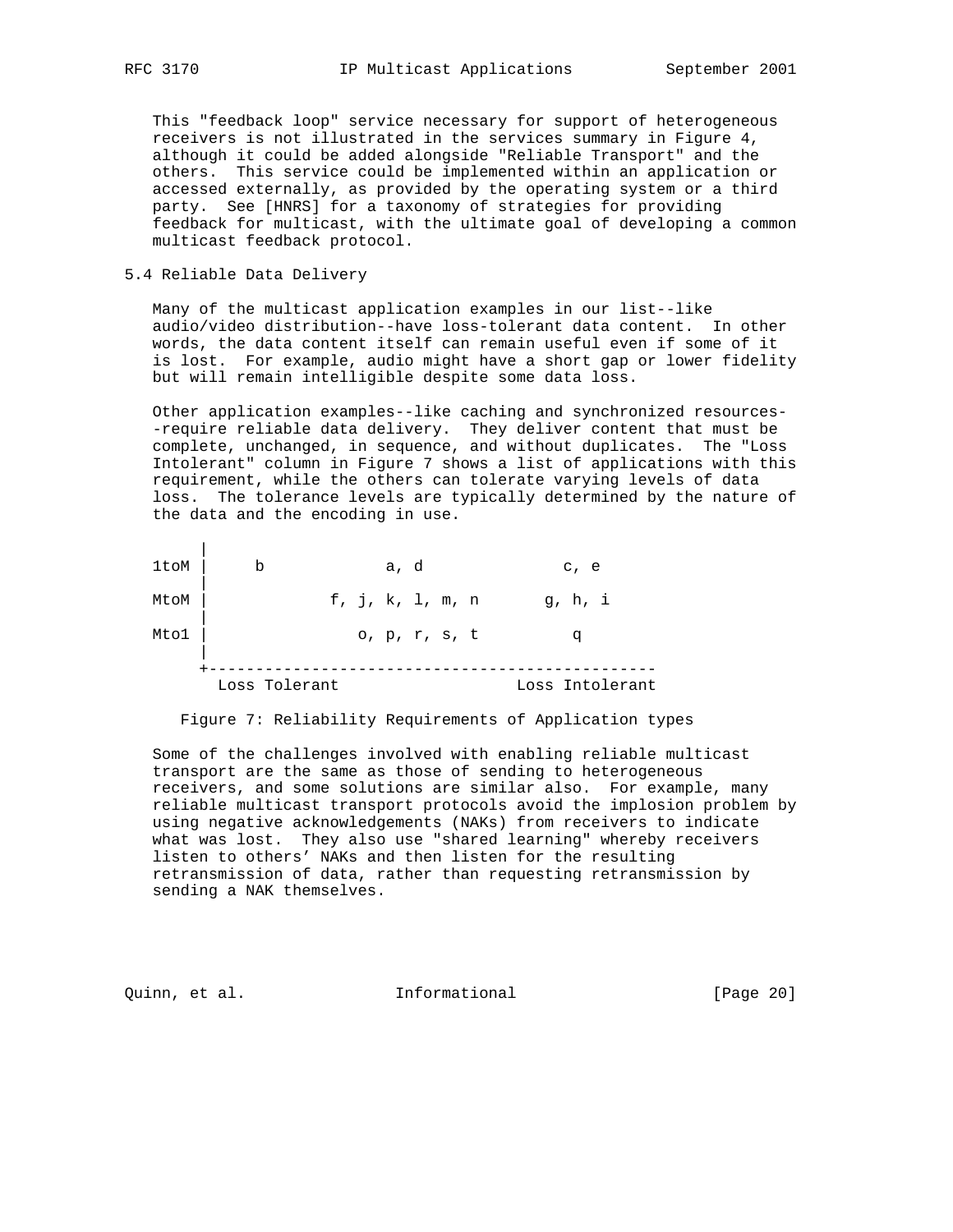Although reliable delivery cannot change the data sent--except, perhaps, to use a loss-less data compression algorithm--they can use other adaptive techniques like sending redundant data, or adjusting the send rate.

 Although many reliable multicast protocol implementations exist [Obraczka], and a few are already available in commercial products, none of them are standardized. Work is ongoing in the "Reliable Multicast" research group of the Internet Research Task Force [IRTF] to provide a better definition of the problem, the multicast transport requirements, and protocol mechanisms.

 Scalability is the paramount concern, and it implies the general need for "network friendly" protocols that detect and avoid congestion as they provide reliable delivery. Other considerations are protocol robustness, support for "late joins", group management and security (which we discuss next).

 The current consensus is that due to the wide variety of multicast application requirements--some of which are at odds--no single multicast transport will likely be appropriate for all applications. As a result, most believe that we will eventually standardize a number of reliable multicast protocols, rather than a single one [BULK, RMT].

5.5 Security

 For any IP network application--unicast or multicast--security is necessary because networks comprise users with different levels of trust.

 Network application security is challenging, even for unicast. And as the need for security increases--gauged by the risks of being without it--the challenges increase also. Security system complexity and overhead is commensurate with the protection it provides. "No one can guarantee 100% security. But we can work toward 100% risk acceptance...Strong cryptography can withstand targeted attacks up to a point--the point at which it becomes easier to get the information some other way...A good design starts with a threat model: what the system is designed to protect, from whom, and for how long." [Schneier]

 Multicast applications are no different than unicast applications with respect to their need for security, and they require the same basic security services: user authentication, data integrity, data privacy and user privacy (anonymity). However, enabling security for

Quinn, et al. 1nformational [Page 21]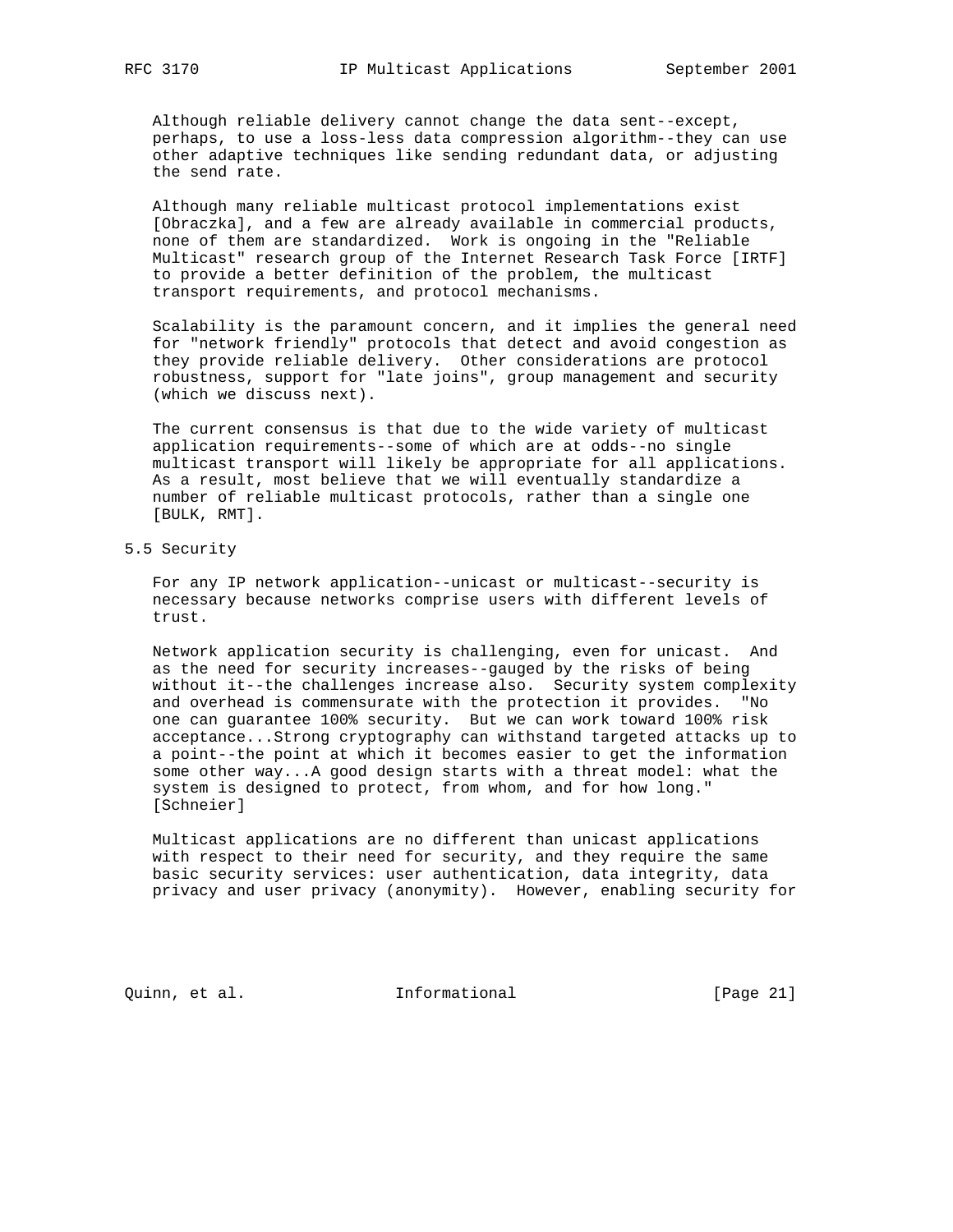multicast applications is even more of a challenge than for unicast. Having multiple receivers makes a difference, as does their heterogeneity and the dynamic nature of multicast group memberships.

 Multicast security requirements can include any combination of the following services:

Limiting Senders - Controlling who can send to group addresses

Limiting Receivers - Controlling who can receive

 Limiting Access - Controlling who can "read" multicast content either by encrypting content or limiting receivers (which isn't possible yet)

 Verifying Content - Ensuring that data originated from an authenticated sender and was not altered en route

 Protecting Receiver Privacy - Controlling whether sender(s) or other receivers know receiver identity

 Firewall Traversal - Proxying outgoing "join" requests through firewalls, allowing incoming or outgoing traffic through, and (possibly) authenticating receivers for filtering purposes and security [Finlayson].

 This list is not comprehensive, but includes the most commonly needed security services. Different multicast applications and different application contexts can have very different needs with respect to these services, and others. Two main issues emerge, where the performance of current solutions leaves much to be desired [MSec].

 Individual authentication - how is sender identity verified for each multicast datagram received?

 Membership revocation - how is further group access disabled for group members that leave the group (e.g., encryption keys in their possession disabled)?

 Performance is largely a factor when a user joins or leaves a group. For example, methods used to authenticate potential group members during joins or re-keying current members after a member leaves can involve significant processing and protocol overhead and result in significant delays that affect usability.

Quinn, et al. 10 1nformational 100 minutional [Page 22]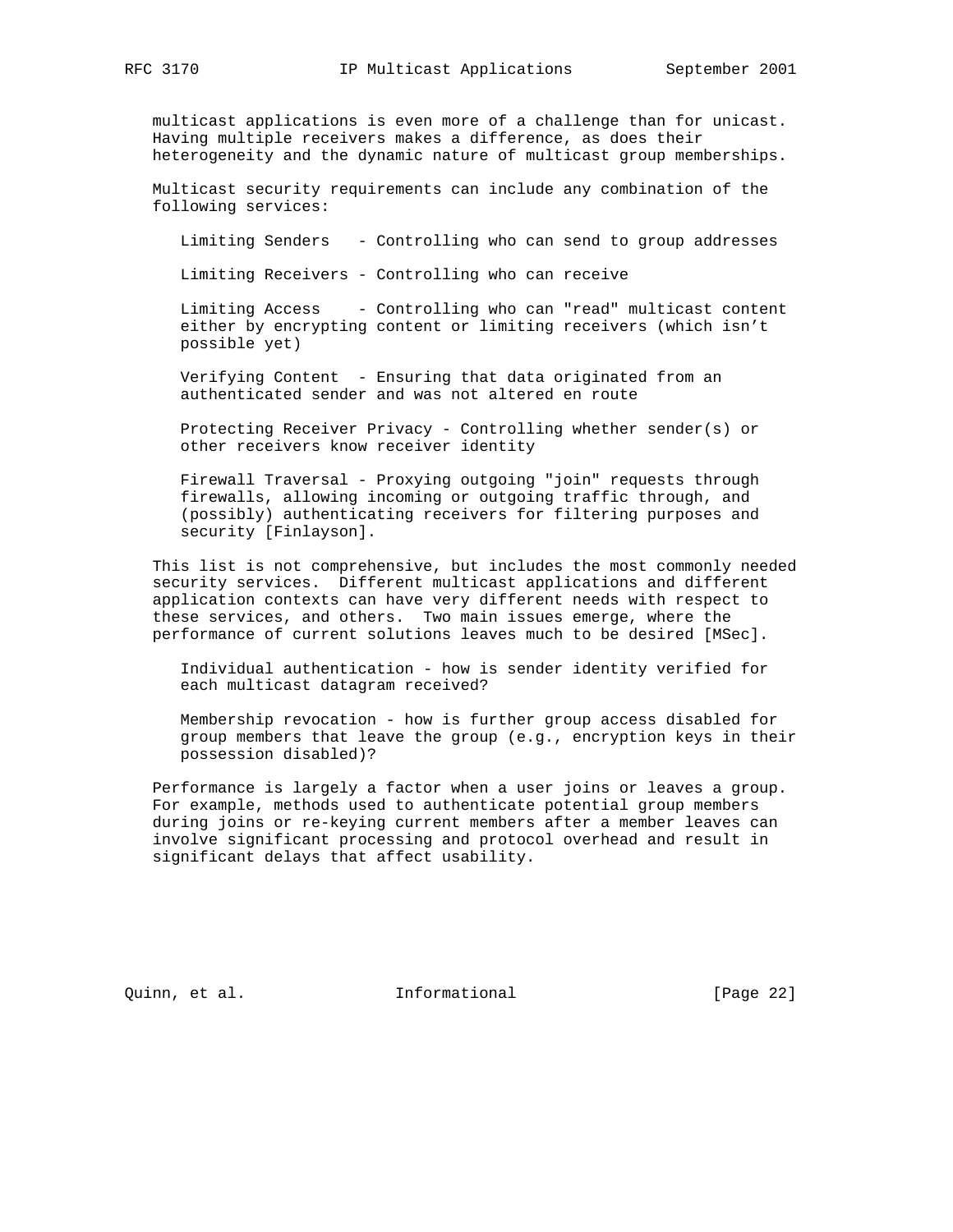Like reliable multicast, secure multicast is also under investigation in the Internet Research Task Force [IRTF]. Protocol mechanisms for many of the most important of these services--such as limiting senders--have not yet been defined, let alone developed and deployed.

 As is true for reliable multicast, the current consensus is that no single security protocol will satisfy the wide diversity of sometimes-contradictory requirements among multicast applications. Hence, multicast security will also likely require a number of different protocols.

5.6 Synchronized Play-Out

 This refers to having all receivers simultaneously play-out the multicast data they received. This may be necessary for fairness- playing-out prices for auctions, or stock-prices--or to ensure synchronization with other receivers, such as when playing music.

 Here is an analogy to illustrate: Imagine a multi-speaker stereo system that is wired throughout a home (via analog). With the stereo playing on all speaker sets, you will hear continuous music as you walk from room-to-room.

 Now imagine a house full of multi-media and network enabled computer systems. Although they will all receive the same music datastream simultaneously via multicast, they will provide discontinuous music playback as you walk room-to-room.

 To provide synchronized playback that would enable continuous music from room-to-room would require three things:

- 1) system clocks on all systems should be synchronized
- 2) datastreams must be framed with timestamps
- 3) you must know the playback latency of the multimedia hardware

 The third of these is the most difficult to achieve at this time. Hardware and drivers don't provide any mechanism for retrieving this information, although different audio and video devices have a wide range of performance.

6. Service APIs

 In some cases, the protocol services mentioned in this document can be enabled transparently by passive configuration mechanisms and "middleware". For example, it is conceivable that a UDP implementation could implicitly enable a reliable multicast protocol without the explicit interaction of the application.

Quinn, et al. 100 mm informational [Page 23]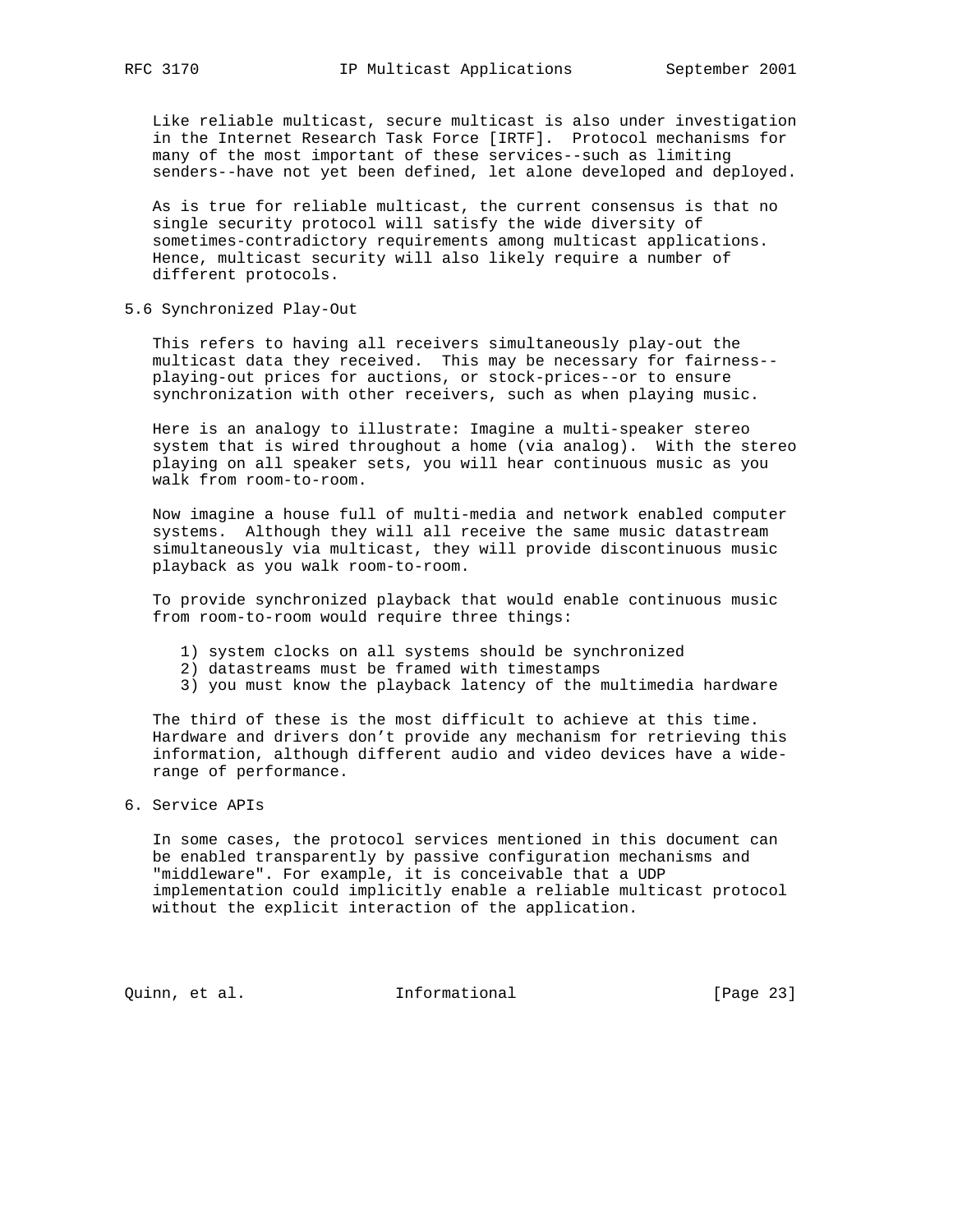Sometimes, however, applications need explicit access to these services for flexibility and control. For example, an adaptive application sending to a heterogeneous group of receivers using RTP may need to process RTCP reports from receivers in order to adapt accordingly (by throttling send rate or changing data encoders, for example) [RTP API]. Hence, there is often a need for service APIs that allow an application to qualify and initiate service requests, and receive event notifications. In Figure 5, the top edge of the box for each service effectively represents its API.

 Network APIs generally reflect the protocols they support. Their functionality and argument values are a (varying) subset of protocol message types, header fields and values. Although some protocol details and actions may not be exposed in APIs--since many protocol mechanics need not be exposed--others are crucial to efficient and flexible application operation.

 A more complete examination of the application services described in this document might also identify the protocol features that could be mapped to define a (generic) API definition for that service. APIs are often controversial, however. Not only are there many language differences, but it is also possible to create different APIs by exposing different levels of detail in trade-offs between flexibility and simplicity.

7. Security Considerations

See section 5.4

8. Acknowledgements

 The authors would like to acknowledge and thank the following individuals for their helpful feedback: Ran Canetti, Brian Haberman, Eric A. Hall, Kenneth C. Miller, and Dave Thaler.

- 9. References
	- [AnyCast] Partridge, C., Mendez, T. and W. Milliken, "Host Anycasting Service", RFC 1546, November 1993.
	- [BeauW] B. Williamson, "Developing IP Multicast Networks, Volume I", (c) 2000 Cisco Press, Indianapolis IN, ISBN 1-57870- 077-9.
	- [BULK] Whetten, B., Vicisano, L., Kermode, R., Handley, M., Floyd, S. and M. Luby, "Reliable Multicast Transport Building Blocks for One-to-Many Bulk-Data Transfer", RFC 3048, January 2001.

Quinn, et al. 10 1nformational 11 [Page 24]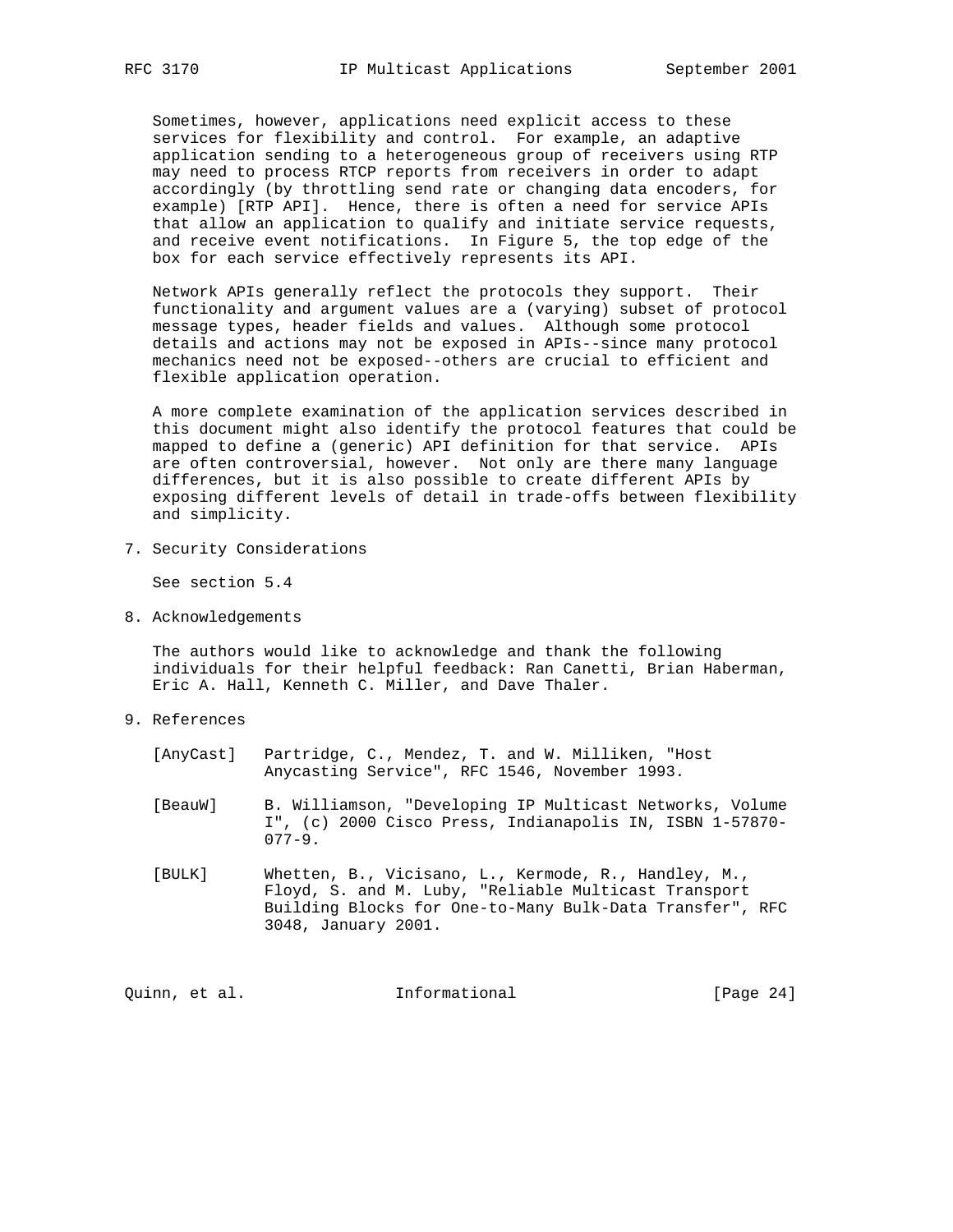- [Deering] Deering, S., "Host Extensions for IP Multicasting", STD 5, RFC 1112, August 1989.
- [DIS] Pullen, J., Mytak, M. and C. Bouwens, "Limitations of Internet Protocol Suite for Distributed Simulation in the Large Multicast Environment", RFC 2502, February 1999.
- [E2EQOS] Bernet, Y., Yavatkar, R., Ford, P., Baker, F., Zhang, L., Speer, M., Braden, R. and B. Davie, "Integrated Services Operation over Diffserv Networks", RFC 2998, November 2000.
- [Estrin] D. Estrin, "Multicast: Enabler and Challenge", Caltech Earthlink Seminar Series, April 22, 1998.
- [Finlayson] Finlayson, R., "IP Multicast and Firewalls", RFC 2588, May 1999.
- [HNRS] Hofman, Nonnenmacher, Rosenberg, Schulzrinne, "A Taxonomy of Feedback for Multicast", June 1999, Work in Progress.
- [IGMPv2] Fenner, B., "Internet Group Management Protocol, Version 2", RFC 2236, November 1997.
- [IGMPv3] Cain, B., Deering, S., Kouvelas, I. and A. Thyagarajan, "Internet Group Management Protocol, Version 3", Work in Progress.
- [IMJ] K. Almeroth and M. Ammar, "The Interactive Multimedia Jukebox (IMJ): A New Paradigm for the On-Demand Delivery of Audio/Video", Proceedings of the Seventh International World Wide Web Conference, Brisbane, AUSTRALIA, April 1998.
- [IRTF] Weinrib, A. and J. Postel, "The IRTF Guidelines and Procedures", BCP 8, RFC 2014, January 1996.
- [Kermode] Kermode, R., "MADCAP Multicast Scope Nesting State Option", RFC 2907, September 2000.
- [LSMA] Bagnall, P., Briscoe, R. and A. Poppitt, "Taxonomy of Communication Requirements for Large-scale Multicast Applications", RFC 2729, December 1999.
- [MADDR] Albanna, Z., Almeroth, K., Meyer, D. and M. Schipper, "IANA Guidelines for IPv4 Multicast Address Assignments", BCP 51, RFC 3171, August 2001.

Quinn, et al. 10 1nformational 100 minutional [Page 25]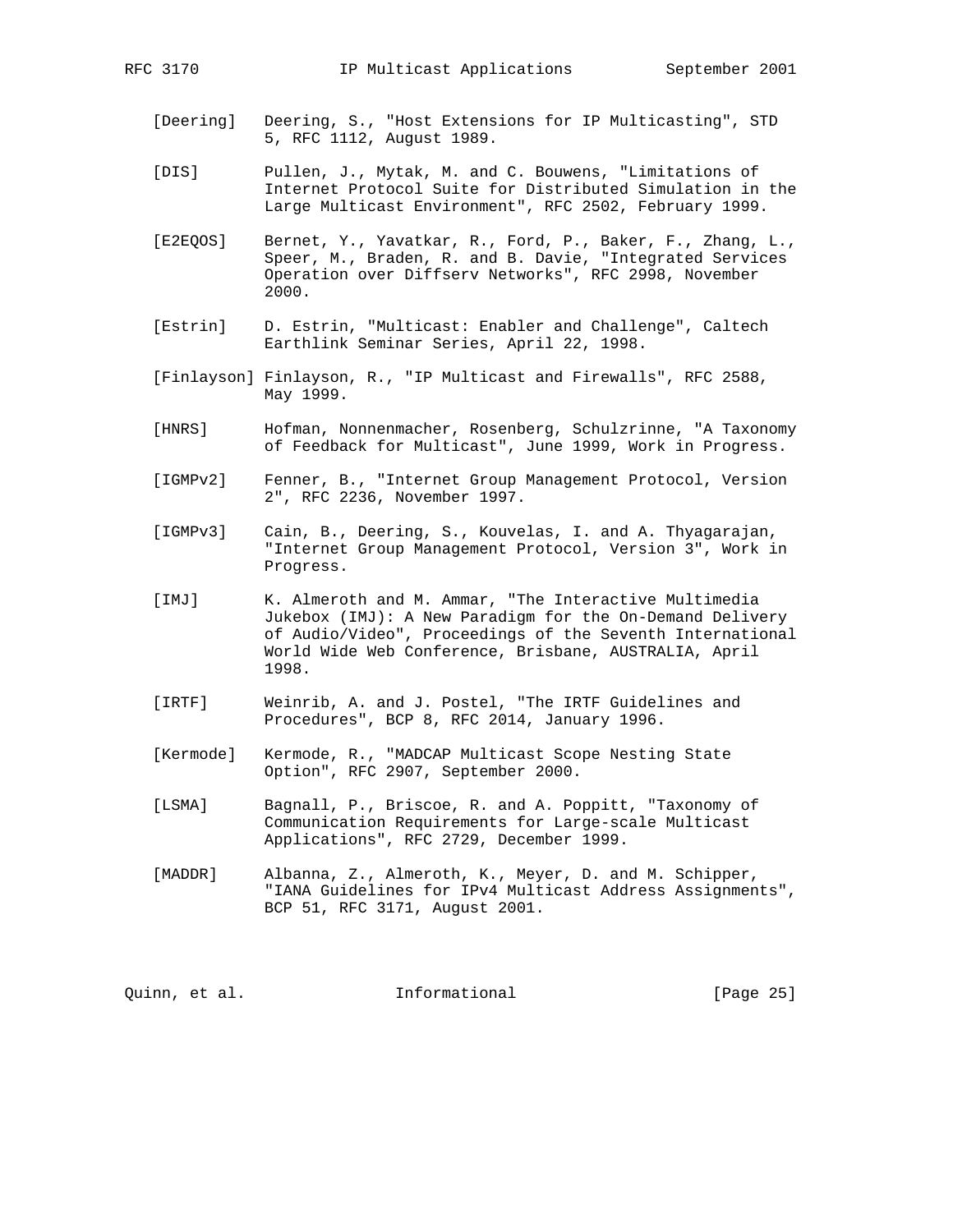- [MASC] Estrin, D., Govindan, R., Handley, M., Kumar, S., Radoslavov, P. and D. Thaler, "The Multicast Address-Set Claim (MASC) Protocol", RFC 2909, September 2000.
- [Maufer] T. Maufer, "Deploying IP Multicast in the Enterprise", (c) 1998 Prentice Hall, Upper Saddle River NJ ISBN 0-13- 897687-2.
- [Miller] C. K. Miller, "Multicast Networking and Applications", (c) 1999 Addison Wesley Longman, Reading MA ISBN 0-201- 30979-3.
- [MADCAP] Hanna, S., Patel, B. and M. Shah, "Multicast Address Dynamic Client Allocation Protocol (MADCAP)", RFC 2730, December 1999.
- [MRM] K. Sarac, K. Almeroth, "Supporting Multicast Deployment Efforts: A Survey of Tools for Multicast Monitoring", Journal of High Speed Networking--Special Issue on Management of Multimedia Networking, March 2001
- [MSec] Multicast Security (msec) IETF Working Group charter
- [MZAP] Handley, M., Thaler, D. and R. Kermode, "Multicast-Scope Zone Announcement Protocol (MZAP)", RFC 2776, February 2000.
- [Obraczka] K. Obraczka "Multicast Transport Mechanisms: A Survey and Taxonomy", IEEE Communications Magazine, Vol. 36 No. 1, January 1998.
- [Rizzo] L. Rizzo, "Fast Group management in IGMP", HIPPARC 98 workshop, June 1998, UCL London http://www.iet.unipi.it/˜luigi/hipparc98.ps.gz
- [RM] Mankin, A., Romanow, A., Bradner, S. and V. Paxson, "IETF Criteria for Evaluating Reliable Multicast Transport and Application Protocols", RFC 2357, June 1998.
- [RSVP] Wroclawski, J., "The Use of RSVP with IETF Integrated Services", RFC 2210, September 1997.
- [RTP API] H. Schulzrinne, et al, "RTP Library API Specification," http://www.cs.columbia.edu/IRT/software/rtplib/rtplib- 1.0a1/rtp\_api.html

Quinn, et al. Informational [Page 26]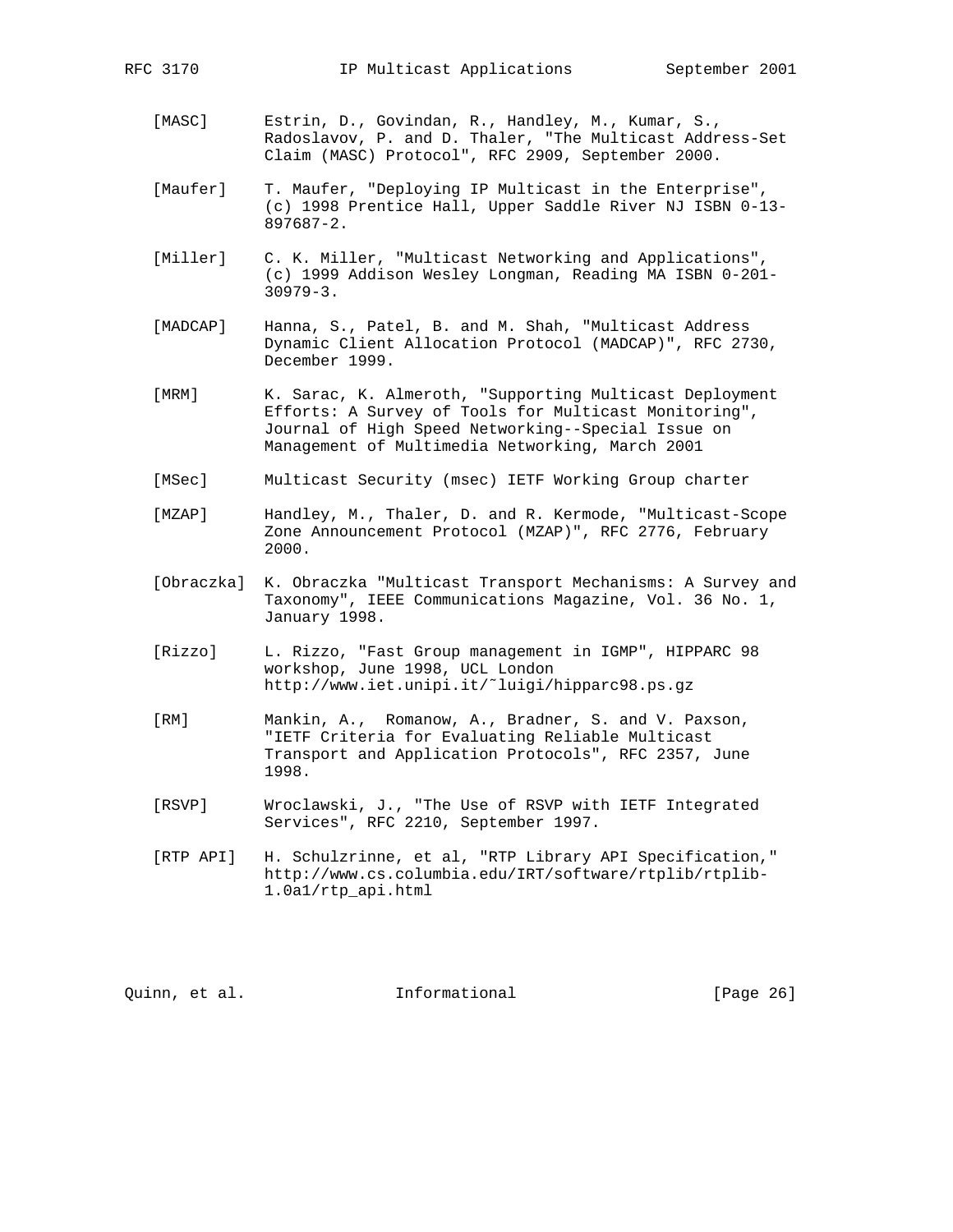- [RTP/RTCP] Schulzrinne, H., Casner, S., Frederick, R. and V. Jacobson, "RTP: A Transport Protocol for Real-Time Applications", RFC 1889, January 1996.
- [SAP] Handley, M., Perkins, C. and E. Whelan, "Session Announcement Protocol", RFC 2974, October 2000.
- [SDP] Handley, M., and V. Jacobson, "SDP: Session Description Protocol", RFC 2327, April 1998.
- [Schneier] B. Schneier, "Why Cryptography Is Harder Than It Looks", December 1996, http://www.counterpane.com/whycrypto.html
- [SlowStart] Stevens, W., "TCP Slow Start, Congestion Avoidance, Fast Retransmit, and Fast Recovery Algorithms", RFC 2001, January 1997.
- [SLP] Veizades, J., Guttman, E., Perkins, C. and S. Kaplan, "Service Location Protocol", RFC 2165, June 1997.
- [SSM] Holbrook, H. and B. Cain, "Specific Multicast for IP", Work in Progress.

10. Authors' Addresses

 Bob Quinn Celox Networks 2 Park Central Drive Southborough, MA 01772

 Phone: +1 508 305 7000 EMail: bquinn@celoxnetworks.com

 Kevin Almeroth Department of Computer Science University of California Santa Barbara, CA 93106-5110

 Phone: +1 805 893 2777 EMail: almeroth@cs.ucsb.edu

Quinn, et al. 10 1nformational 100 minutional [Page 27]